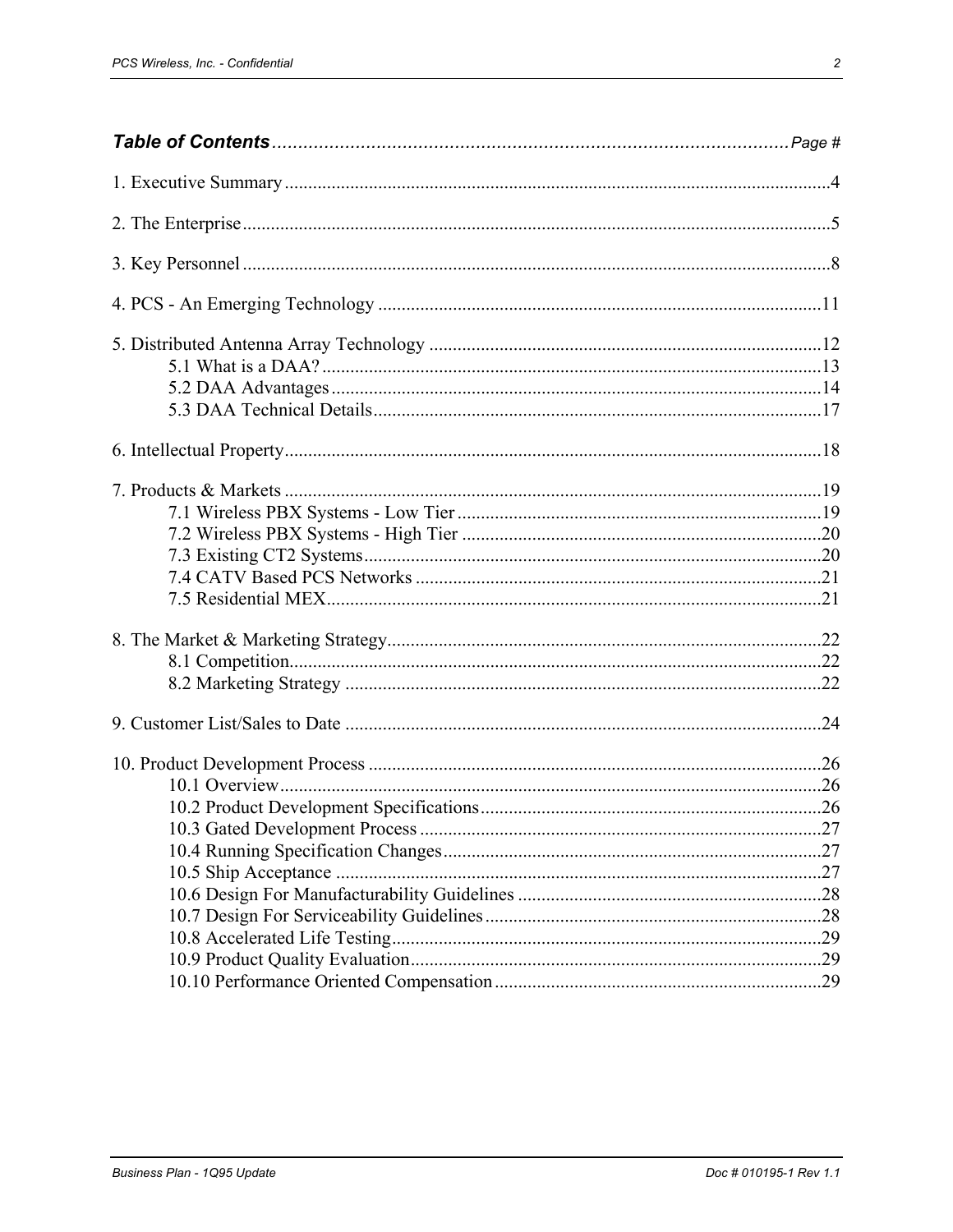| 11.4 Auto-Install 800MHZ AMPS/IS-54 MEX - Slaved off of RAD31 |  |
|---------------------------------------------------------------|--|
|                                                               |  |
|                                                               |  |
|                                                               |  |
|                                                               |  |
|                                                               |  |
|                                                               |  |
|                                                               |  |
|                                                               |  |
|                                                               |  |
|                                                               |  |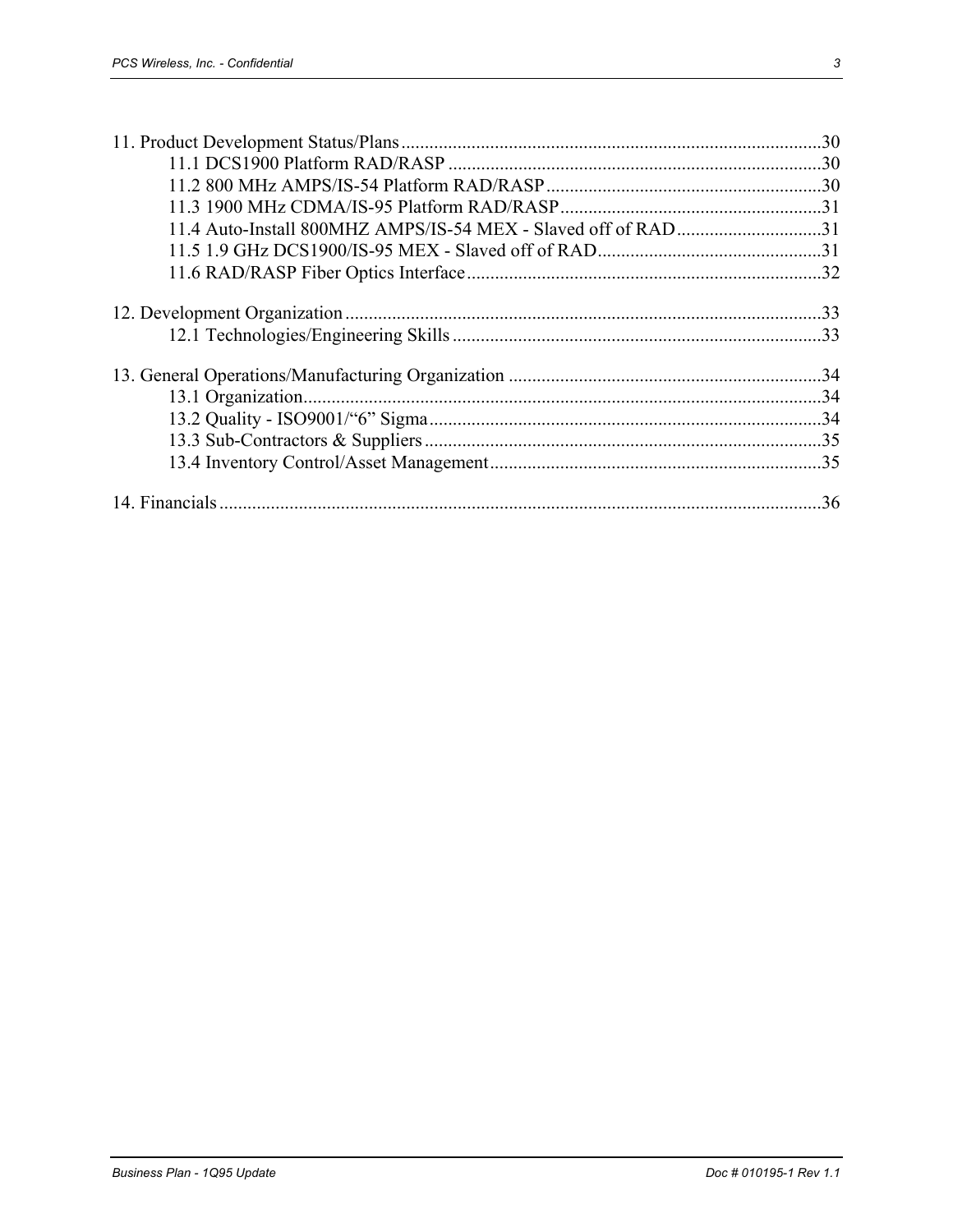*"The industry reckons that PCS will sweep through global telecommunications in the same way as the personal computer roared through the computer industry in the 1980's."* 

- The Economist

# **1. Executive Summary**

With sales to 25 customers in 12 countries, and patents pending in 25, PCS Wireless Inc. is recognized worldwide as a leader in the design and manufacture of Distributed Antenna telecommunications systems. PCS Wireless, Inc. is poised to capitalize on wide acceptance of these new technologies. Our products dramatically improve the performance of wireless communications networks and drastically reduce the cost of deployment and operation (up to 80%).

PCS Wireless, Inc. is a 5 year old business which is involved in the new and rapidly expanding wireless Personal Communications Services ("PCS") markets worldwide. This embryonic market is estimated to involve US\$20-50 Billion in infrastructure expenditures in the next 3-5 years in the U.S. alone. PCS Wireless designs and manufactures specialised antenna products for this PCS market with a potential market segment size of over US\$1 Billion over the same period.

While currently listed on the VSE, we have put in place plans to list on the TSE by the summer of 1995 and the NASDAQ exchange in early 1996. Market conditions have improved to the point where large networks are being deployed now both in the U.S. with the completion of the FCC PCS auctions raising in excess of US\$7.7 Billion, as well as internationally. Our technology has been widely accepted as critical to the success of these networks. The business has proven to be operationally very strong with on-time new product introductions, on-time production shipments, and substantial progress towards ISO9001 corporate quality certification.

In addition to these general business conditions, PCS Wireless has successfully positioned its Platform RAD product line with the U.S. Wireless Co LP consortium who acquired 31 of 50 PCS licenses from the FCC towards the formation of a national network. This deserves special mention as our technology may be being chosen as the defacto industry standard for deploying current and next generation wireless communications via Cable-TV networks. We have recently signed a 3 year supply agreement with Motorola, with an initial US\$2 Million in equipment deliveries for this customer in mid 1995. Additional trial agreements with AT&T, Ericsson, and Northern Telecom have been signed which will lead to volume supply agreements in the next few months. Technology development and volume manufacturing partnerships will also be announced shortly.

It this point in the year we are now positioned to meet our financial goals for FY96 (Feb/96 year end) of a minimum of C\$17 Million in revenues and C\$1.5 Million in earnings. There is also additional potential for further technology licensing deals to add significant earnings to both the FY96 and FY97 proforma targets listed here.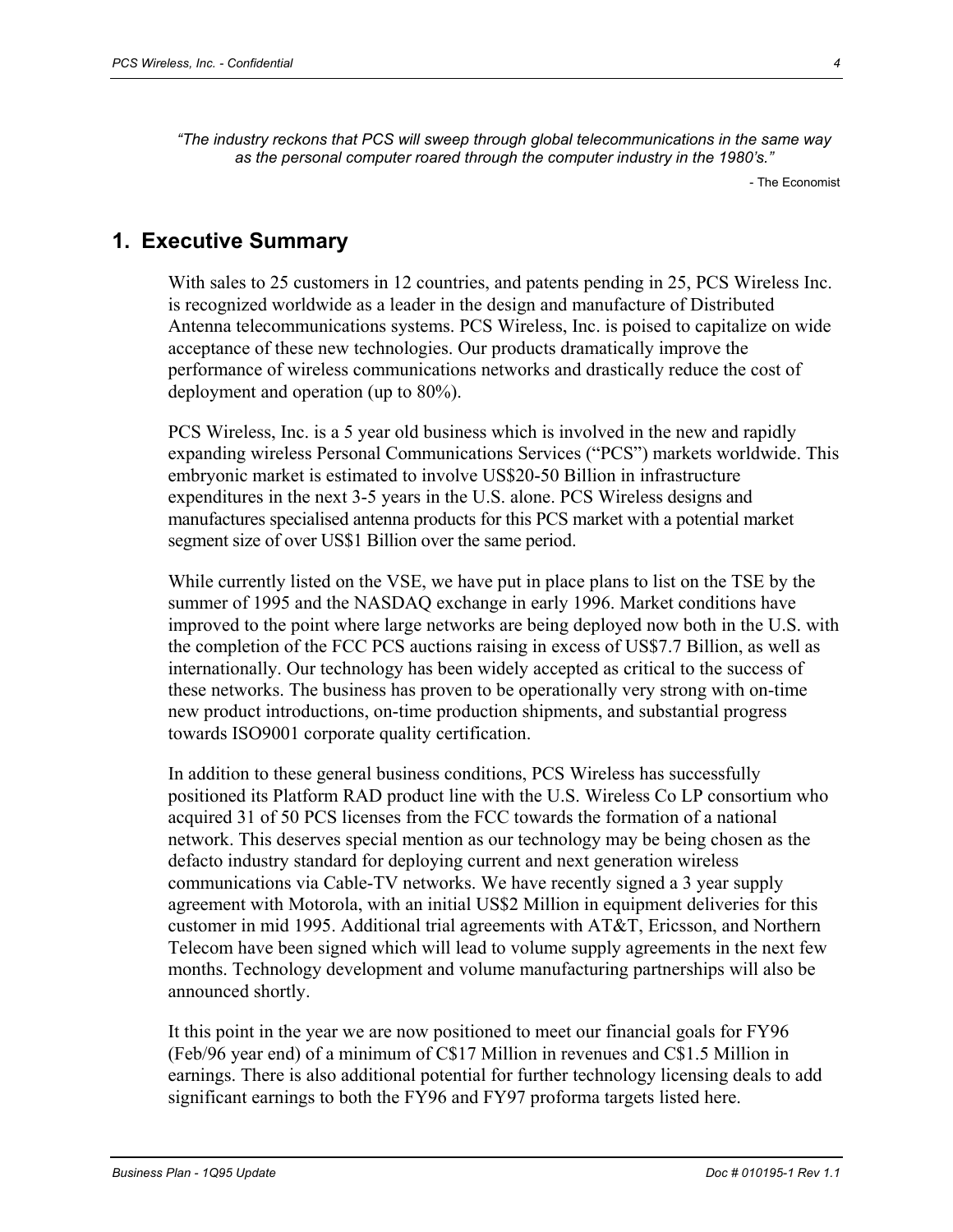*"PCS is likely to be a \$50 Billion industry by the close of the decade. The system will serve as many as 150 million people world-wide and 60 million people in the United States . . ."* 

- IEEE Communications

# **2. The Enterprise**

PCS Wireless, Inc., located in Vancouver, Canada, is involved in the rapidly expanding wireless Personal Communications Services ("PCS") marketplace. The business designs and manufactures specialised Distributed Antenna Array ("DAA") products for various types of PCS networks world-wide including cable television, fiber optics and dedicated coax communications technologies. DAA technology is key to the economic success of emerging PCS networks as it allows system operators to optimise cell sizes and coverage zones to ever changing system capacity requirements.

PCS Wireless was formed with the objective of becoming a major participant in the exploding PCS industry which is currently estimated to involve US\$20-50 Billion in infrastructure expenditures in the next 3-5 years in the U.S. alone. PCS Wireless designs and manufactures specialised antenna products for this PCS market with a potential market segment size of over US\$1 Billion over the same period. This means huge growth in an industry that is in its infancy today. PCS Wireless is perfectly positioned with its DAA technology, pending patents, industry associations and product offerings to take maximum advantage of this market opportunity.

PCS Wireless, Inc. has developed a broad PCS infrastructure product line and forged strong relationships with numerous telephone and cablevision TV companies in North America and other telecommunications companies internationally. The business has established a reputation for providing high quality, technically innovative PCS products in a responsive manner during the initial roll out stage of the developing PCS market place. Volume production orders are now being signed.

PCS Wireless, Inc. has been very successful by concentrating on a core excellence in RF design and network support services. Among other achievements, we have: (1) demonstrated the world's first PCS network deploying telephony and data service over cable television plant, and (2) demonstrated the world's first PCS network to support moving vehicles at low cost.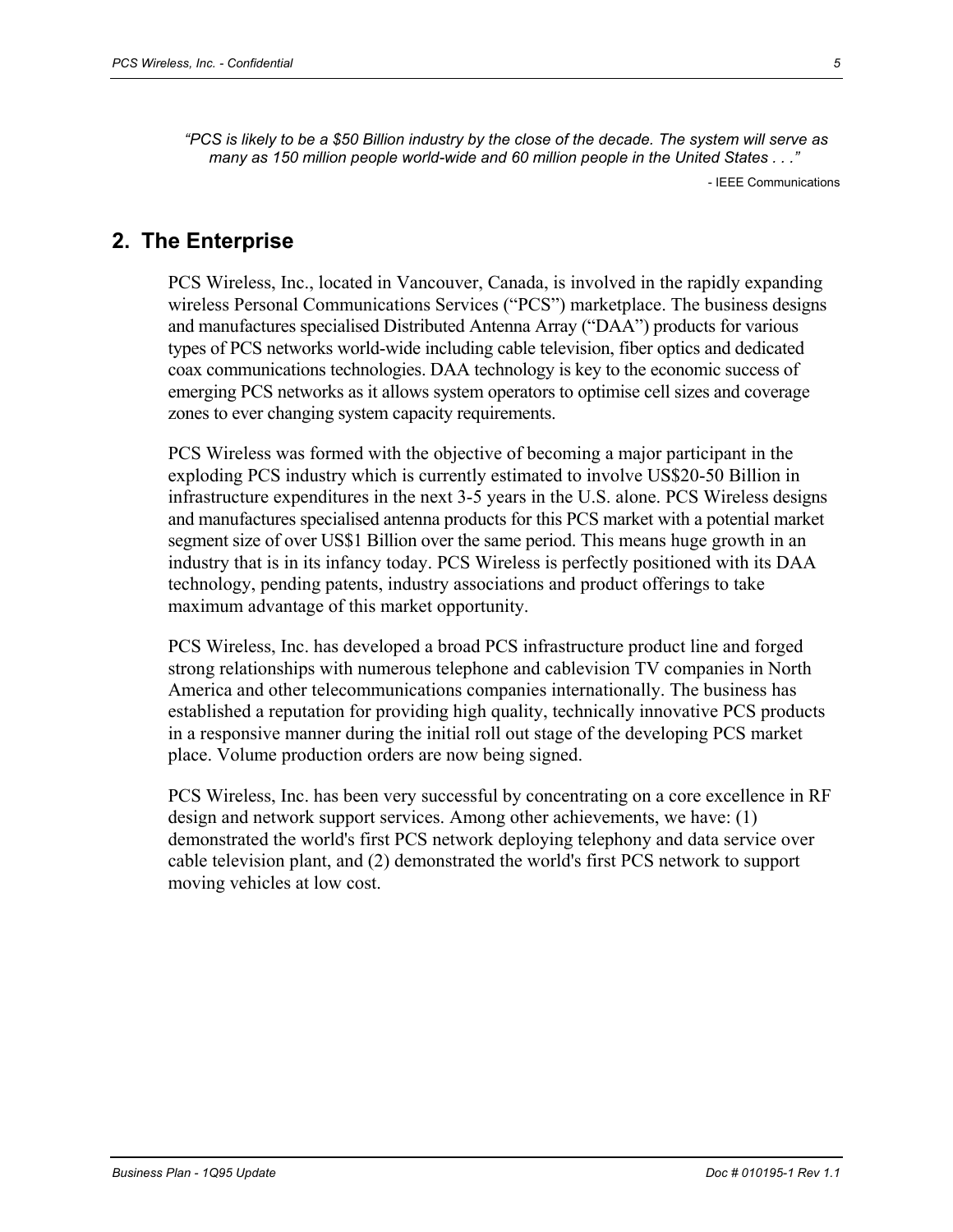A combination of the technical capabilities and reputation of our engineering staff, and the additional marketing and management skills has produced a powerful business with the following strengths:

|           | • Core Technology: | Key patents and pending patents, designs, products,<br>people, and know-how covering PCS DAA products and<br>services. 3 U.S. DAA Patents granted already.                                                              |
|-----------|--------------------|-------------------------------------------------------------------------------------------------------------------------------------------------------------------------------------------------------------------------|
|           | • DAA Experience:  | Unquestionably the most experienced business in PCS<br>DAA RF product design, system implementation and<br>integration - 5 years of unique and un-challenged trial work                                                 |
|           | • Market Timing:   | Huge market expansion now with the completion of the<br>FCC PCS auctions in the U.S. PCS Wireless is the "time to<br>market" industry leader - a huge advantage in this                                                 |
| exploding |                    | industry.                                                                                                                                                                                                               |
| Good      | • Market Exposure: | 5 years of participation in all important PCS field trials and<br>system sales worldwide, Strong publicity to date,<br>customer base. Some large sized production orders.                                               |
|           | • Sales Orders:    | Strong C\$5.5 Million sales from Jan 01/94 to date with<br>large follow-up potential from existing customers. Large<br>orders from a number of sources are pending.                                                     |
|           | • Market Size:     | >US\$20 Billion within 5 years, >US\$1 Billion in the DAA<br>market segment in the U.S. alone, many times that<br>worldwide                                                                                             |
|           | • Market Growth:   | Starting at near "zero" in 1993, this represents the most<br>significant, fastest moving new technology/market creation<br>this century                                                                                 |
|           | • Market Impact:   | Governments predict up to a 30% increase in business<br>productivity from the implementation of PCS technology.<br>Those who capitalize on this opportunity will be the global<br>economy leaders of the 21st. century. |

With these almost overwhelming statistics and PCS Wireless Inc's very strong positioning in this market, the key factors affecting success lie not so much in product/marketing issues as they lie in the ability to manage huge growth. The strong management team, combined with a focus on core competencies and leverage from additional pending industry partnerships, technology licensing and sub-contracting, is the businesses prime response to this exciting challenge.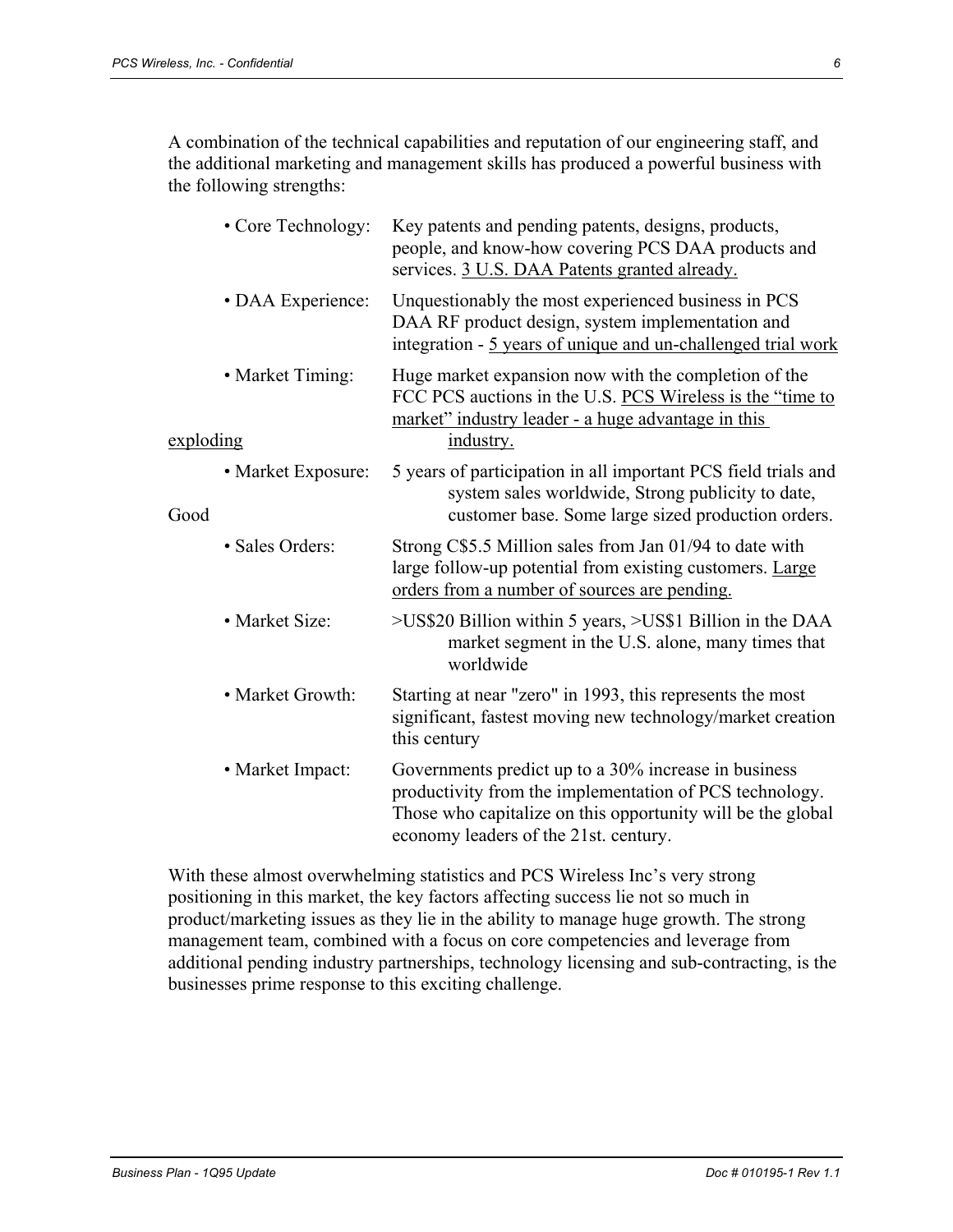PCS Wireless Inc.'s financial summary projections, which cover the next 3 years, are as follows:

|                    | 1995<br>Year 5 | 1996<br>Year <sub>6</sub> | 1997<br>Year 7 | <b>Totals</b> |
|--------------------|----------------|---------------------------|----------------|---------------|
| <b>Revenue</b>     | 16,594         |                           |                |               |
| <b>COGS</b>        | 7,723          |                           |                |               |
| <b>Net R&amp;D</b> | 2,544          |                           |                |               |
| <b>S,G&amp;A</b>   | 4,863          |                           |                |               |
| <b>Profit</b>      | 1,464          |                           |                |               |
| <b>Staffing</b>    | 50             |                           |                |               |

# **Financial Summary Projections (000's)**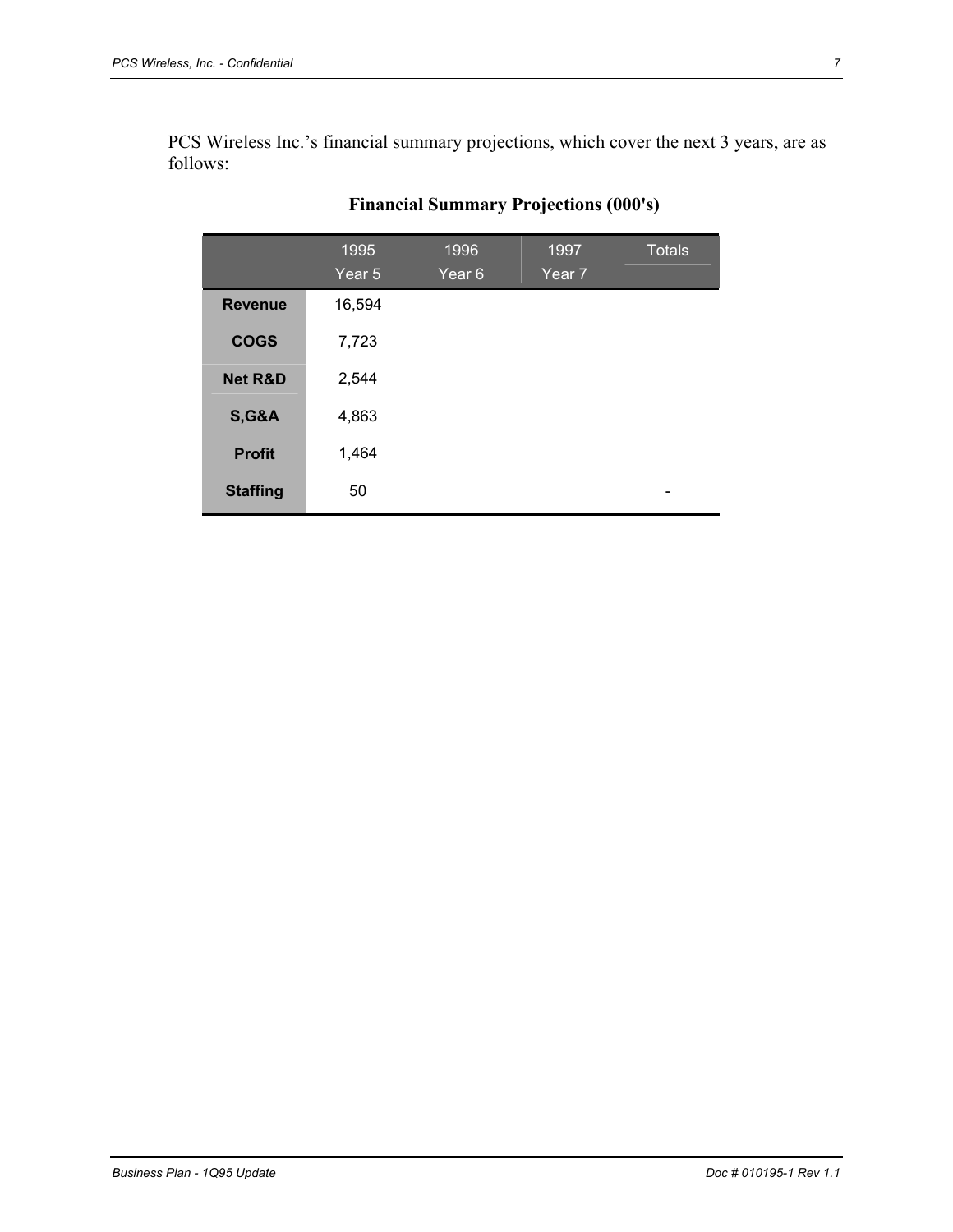*"The next decade will see the emergence of fortunes in ever-changing transmutations of PCN, digital video, multimedia and wireless computers that dwarf the yields of cable and cellular."* 

- Forbes Magazine

## **3. Key Personnel**

Ralph Scobie is President & CEO. He was educated at the University of British Columbia with an honors degree in Economics. As Executive Vice President of the Simkin Group, Mr. Scobie was responsible for strategic development and financial implementations for key businesses. Before this he was a co-founder of Integra Systems, a POS business, and held the position of President and CEO during his tenure there. Integra had an enviable track record of more than \$16 Million in sales within 24 months of starting up with a first year profit in excess of \$800,000. on sales of \$3.8 Million.

Prior to this, Mr. Scobie was involved in venture capital financing and operations. He also held senior sales and management positions with Xerox of Canada and the Royal Bank of Canada. Mr. Scobie brings a long list of business leadership and management skills to the business.

Derek Spratt is Executive Vice President. He was educated at Queens' University with a degree in Electrical Engineering and is a registered Professional Engineer. He was president of Performance Solutions, an engineering consulting and product development business, and was Vice President of Nexus Engineering Corporation before that time, managing a \$10 Million business unit with 75 employees. As an OEM to General Instrument, his business developed the world's first Digital HDTV commercial satellite TV receiver in addition to all other Jerrold/GI commercial satellite receiver products.

Previous to this, Mr. Spratt held 2 management positions with Motorola's Wireless Data Products and Customer Service divisions, first where he managed the development of the first portable RF computers to operate on the ARDIS and DBP public RF data networks, and later held the position of Maintainability Engineer. Before that he was with Integra Systems in various senior management roles where he oversaw the development, manufacture and service of over 15,000 POS terminals in a 4 year period. He has also worked with many other start-up businesses and has a strong total quality business focus. He brings a broad depth of experience to the business in the areas of business management and product development.

Dr. Andrew Beasley is Vice President of Technology. He was educated in the United Kingdom, at Cambridge and London Universities, with multiple degrees in Physics and Electrical Engineering with specialization in RF communications. In 1990 he founded the PCS-Microcell division of Nexus Engineering Corporation which ran as a successful business for 2 years, with worldwide "firsts" in PCS technology with a "blue chip" customer base. This division provided the core technology and products for PCS Wireless, Inc.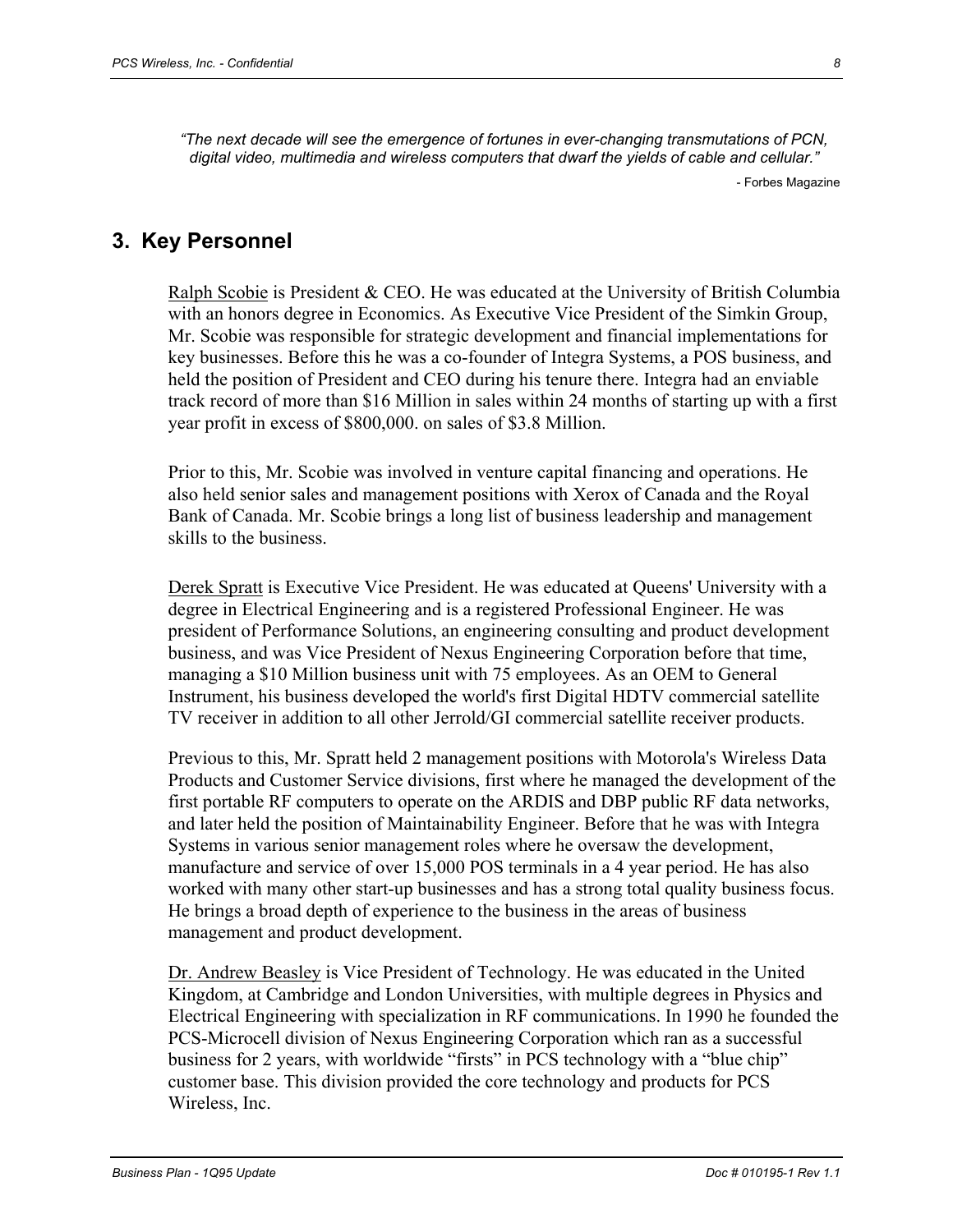Dr. Beasley has been responsible for programs and projects as diverse as the world's largest cable TV headend, Canada's largest spaceborne antenna, the signal processing units of the Canadian air traffic control system, as well as numerous other communications, aerospace and defence systems.

Dr. Beasley has worked in the RF research and development business for over 17 years as Vice President, Director, Business Manager, Project Manager, System Engineer, and Engineer. He has key patents pending in PCS technology and is the inventor of many of the products and designs that form the heart of the PCS Wireless product line. Andrew plays a key role in the PCS business with his unique blend of technology and market knowledge.

Paul Lancaster, P. Eng. is Vice President of Engineering. He holds a degree as an Electrical Engineer from Bristol University, U.K., is a registered Professional Engineer, and has a total of more than 32 years of product development experience in the fields of telecommunications, CATV and broadband systems. In the last 15 years he has worked in the capacity of VP/Director of Engineering for Northern Telecom, Glenayre Electronics, Integra Systems, and Xinex Labs Inc.. Paul brings an exceptionally well balanced approach to the discipline of product development of DAA/CATV products for PCS Wireless.

Suresh Singh is Vice President of Operations. He holds a degree as a Certified General Accountant. Mr. Singh has a strong background in finance, accounting, general business operations and manufacturing. Prior to accepting this position with PCS Wireless, Inc., he worked with DS Management as a business unit manager, responsible for P&L for a number of independent businesses.

Suresh Singh was a founding employee of Integra Systems Inc. and held the position of Vice President of Operations for a 4 year period. During this time, he lead the business in the creation of the manufacturing and service divisions, and in the process built, shipped and serviced over 15,000 Point of Sale terminals for the convenience store industry. He also has further experience as a general operations and manufacturing manager with other businesses in Canada.

Anthony Chu is Director of Quality. He was educated at the Montreal Technical Institute with a degree in Engineering Applied Science in 1972. He has held Mechanical Design Management positions with Novatel, Microtel, and Motorola. While at Motorola's Wireless Data Division, he took on the challenge of being the division's Qiuality/6 Sigma Training Instructor for "Design for Manufacturability" (DFM) and "Design for Assembly" (DFA) courses. Anthony has positioned PCS Wireless as a total quality focused company at an early stage in its growth and is currently responsible for all aspects of the ISO9001 quality program implementation.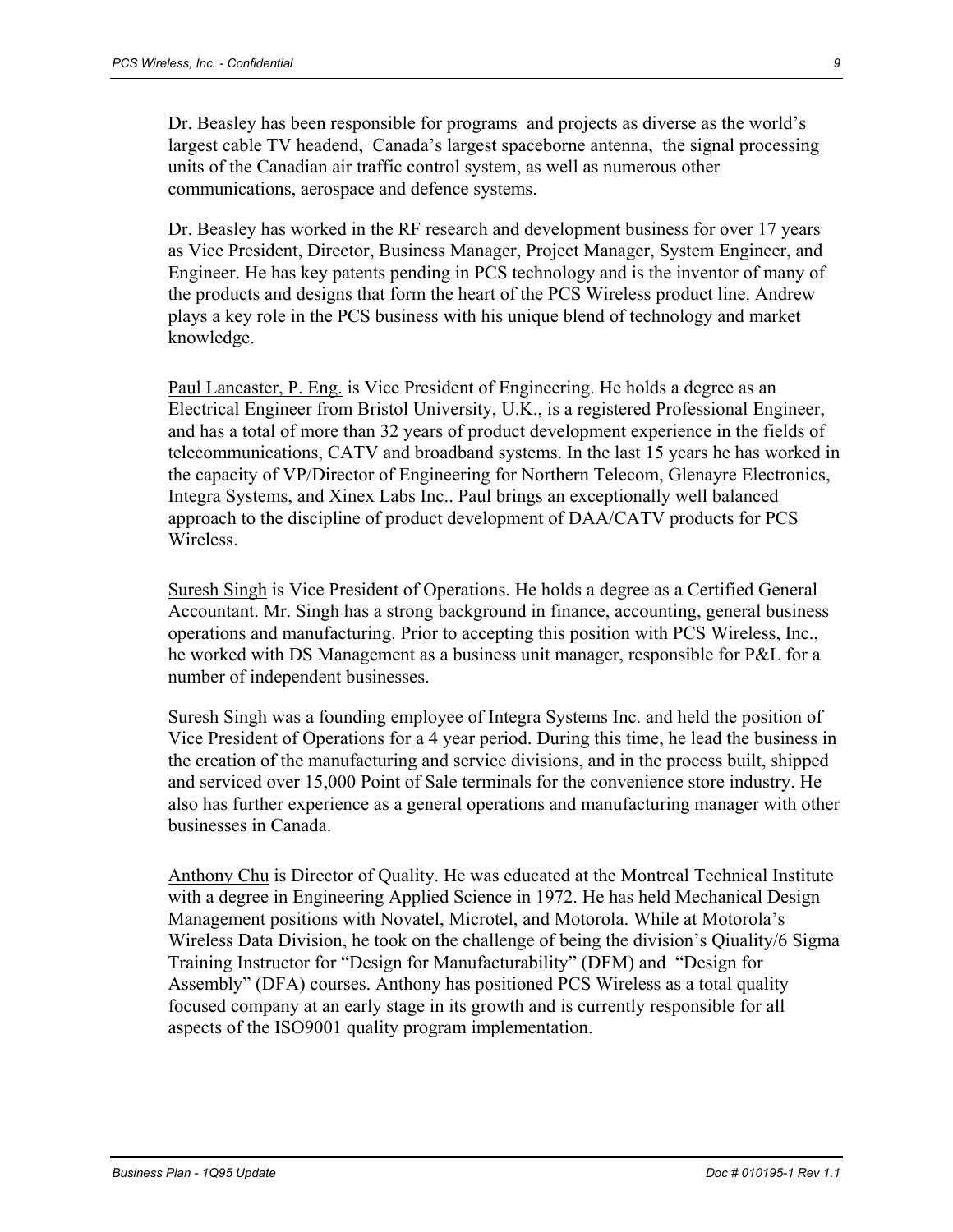Guylain Roy is Director of Sales. He was educated at McGill University, holds a Master's degree in Electrical Engineering and is a registered Professional Engineer. Mr. Roy brings over 8 years of telecommunications experience with a strong emphasis on wireless voice and data systems. He has worked for Northern Telecom Canada, where he developed key commissioning procedures for the introduction of a new generation of DMS switching products. He joined Ericsson Communications Canada in 1990 and held product and project management roles for cellular and mobile data systems. In 1992, Mr. Roy became Western Account Manager and was responsible for all personal communications systems sales and marketing activities in Western Canada.

Richard Topham is Financial Controller. He was educated at the University of Victoria with a degree in Economics and is a certified Chartered Accountant. Mr. Topham articled with Price Waterhouse from 1989 to 1992. In this capacity, Mr. Topham was involved in audits for major corporations, both public and private. Prior to accepting his current position with PCS Wireless, Inc., Mr. Topham was running R. Topham Consulting Services, an accounting consulting business.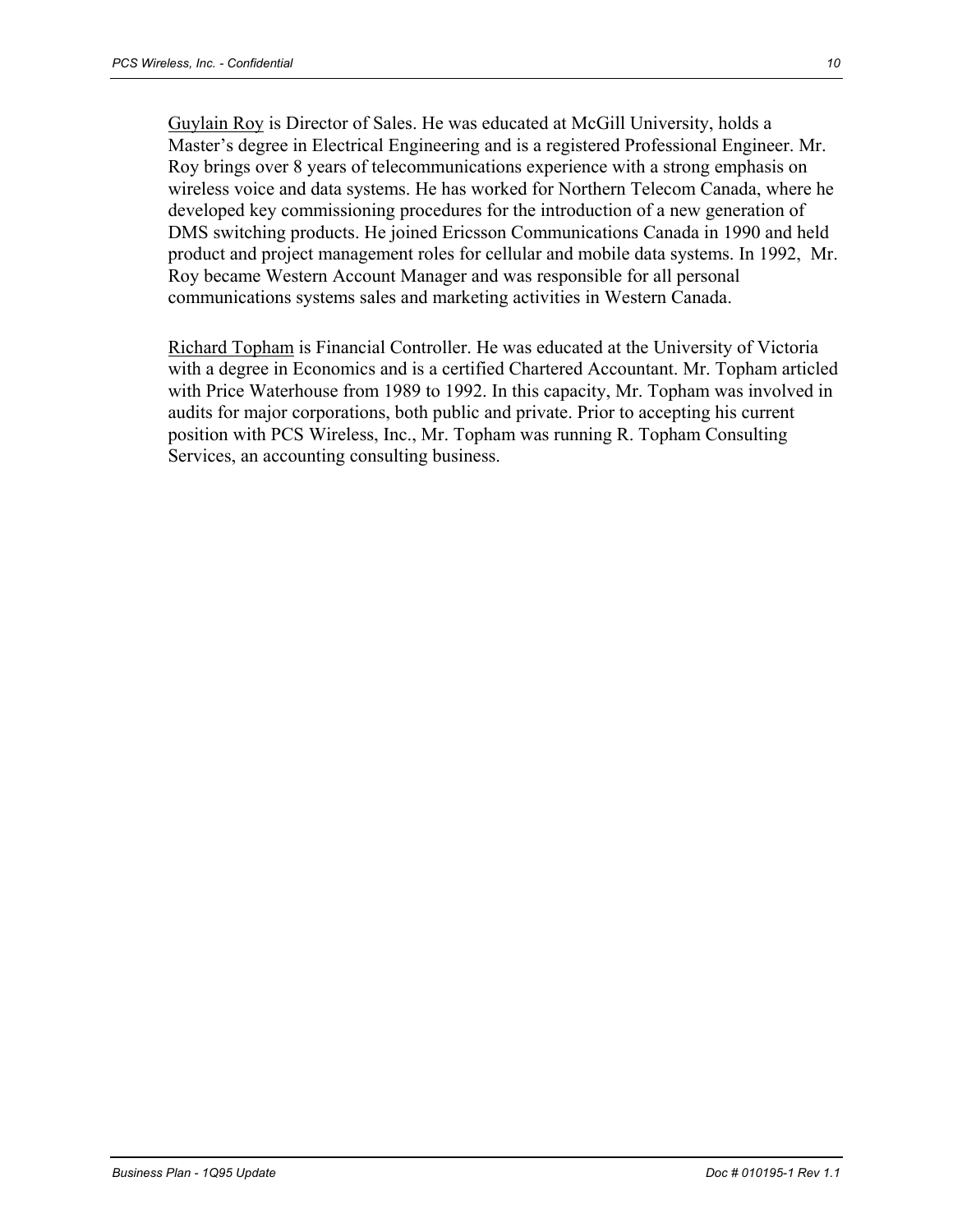## **4. PCS - An Emerging Technology**

The following table illustrates some of the primary benefits of Personal Communications Services over existing wireless communications technology. To some people, PCS means simplified calling and a "personal phone # for life", to others, it means advanced digital communications technology at new radio frequencies, and finally to others as "microcellular" communications - low power, low cost, cellular communications for the masses.

PCS networks will compete with existing cellular services in some markets and compliment them in others. In its most basic form, PCS is the "poor man's cellular" - an ideal product for non-business users who want the safety and convenience of any-where, any-time wireless communications. PCS also offers many significant benefits to business users in the form of digital security, data (email, fax, LAN) services, more calling capacity and smaller product size and cost. There is something for everyone.

PCS markets are initially developing in niche areas - private office wireless PBX systems, shopping malls, transit systems and local community public areas. Eventually, these systems will merge together to form complete coverage for cities. Already established in Europe and Asia, PCS networks are now starting to be aggressively deployed throughout North America.



# *The Communications Technology Wave*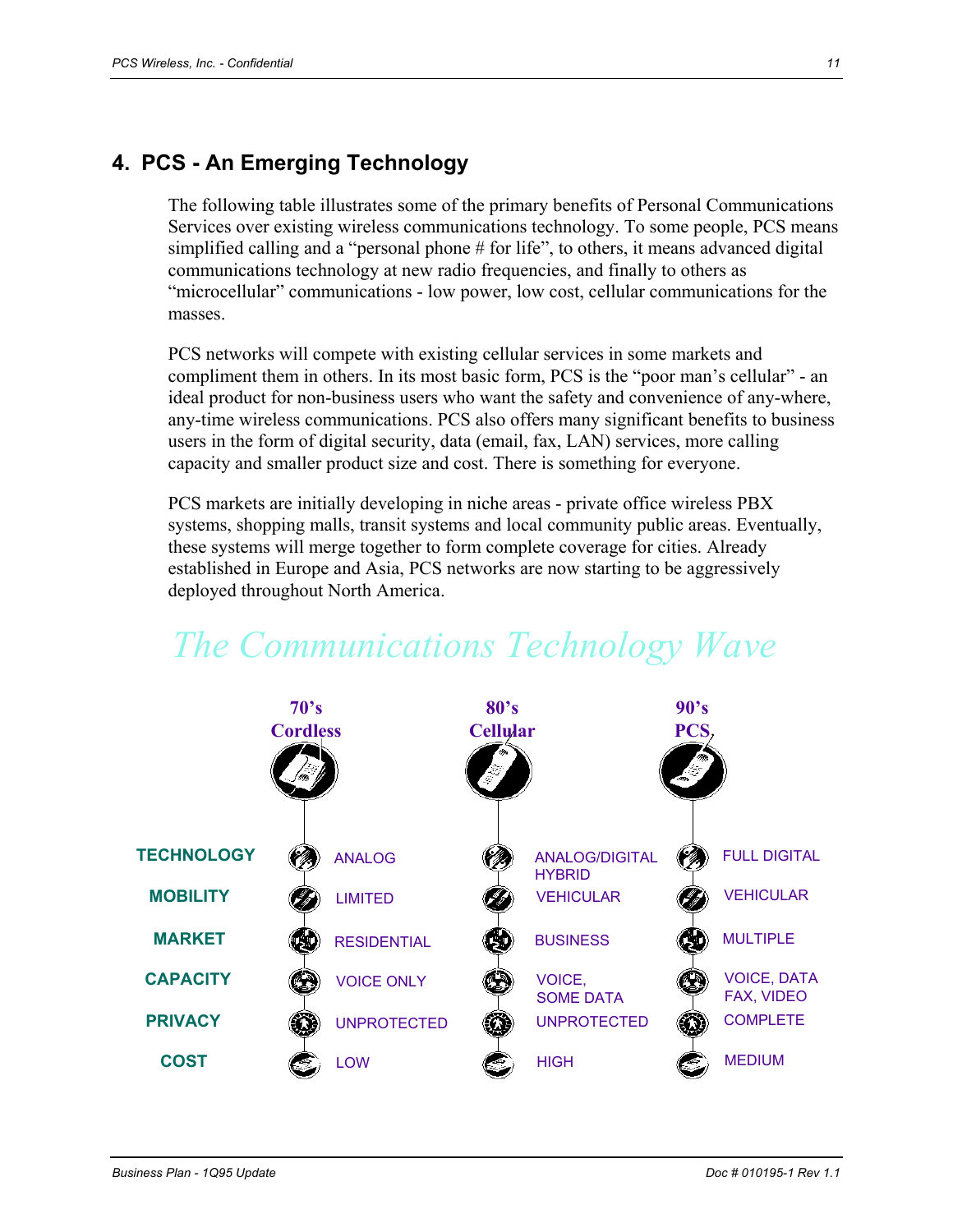*"PCS will make business more productive and more rewarding. It will enhance the security of individuals and make their lives more satisfying. PCS will enable poorer countries to overcome wired infrastructure handicaps affordably and efficiently."* 

- IEEE Communications

# **5. Distributed Antenna Array Technology**

The products developed by PCS Wireless Inc. all employ distributed antenna array (DAA) technology. Section 8 of this Platform RAD business plan covers the intellectual property and provides a reference description of the specific patent filings relating to this technology. Additional technology trade secrets cannot be disclosed in this document. The basic functionality of DAAs, their applications, usage benefits, and some technical details are covered here.

# *The Global Wireless Community*

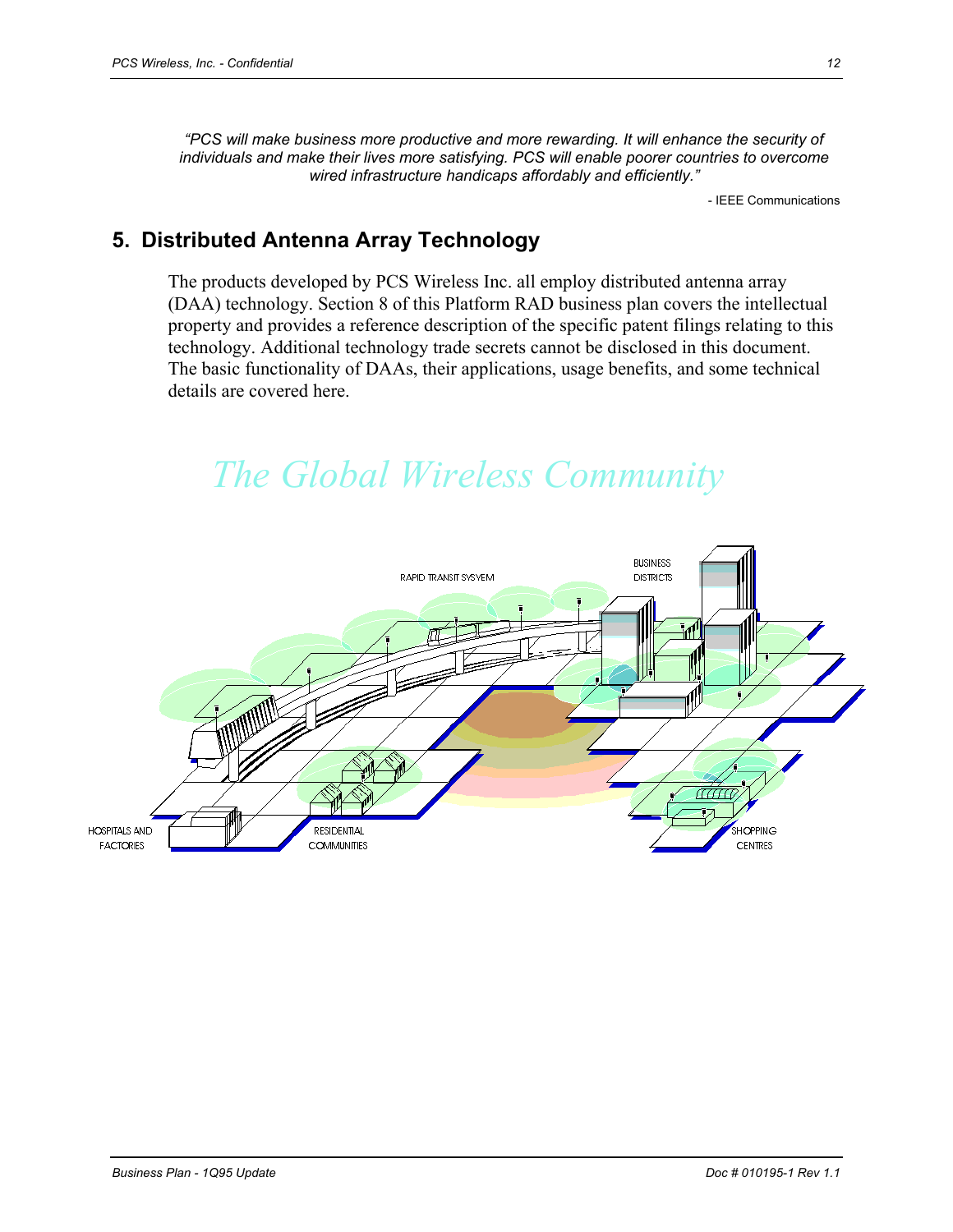#### **5.1 What is a DAA?**

PCS Wireless, Inc. does not sell wireless base stations, telephone handsets, personal communicators or any other end user equipment. The various versions of DAAs that have been developed by PCS Wireless act as simple extensions to a base station's antenna. By disconnecting a base station antenna and connecting a DAA, the RF coverage zone (the area from which a wireless call can be placed) is reshaped and potentially enlarged many times. The base station and handsets communicate as before, but the signals are "transported" seamlessly through the DAA which acts as an "analog pipe".

An individual DAA antenna element provides identical signal quality, and call capacity to the base station that it is connected to. The output signal normally radiated by a base station's antenna is now radiated by the DAA element. Likewise, the handset signal level that appears at the DAA element's antenna is repeated at the base station's antenna port.

In wireless telecommunications systems without DAAs, relatively expensive base stations are placed where-ever the best RF coverage zones are created. For low power/low tier PCS networks, coverage is only as far as the nearest concrete wall or column. This means that fairly large boxes must be placed on the sides of buildings, on ceilings, on poles, and in other visible public areas. If 100% coverage is required, then a potentially large number of low power PCS base stations may be required for a given area. For high tier/high power PCS networks, large antennas and towers are required.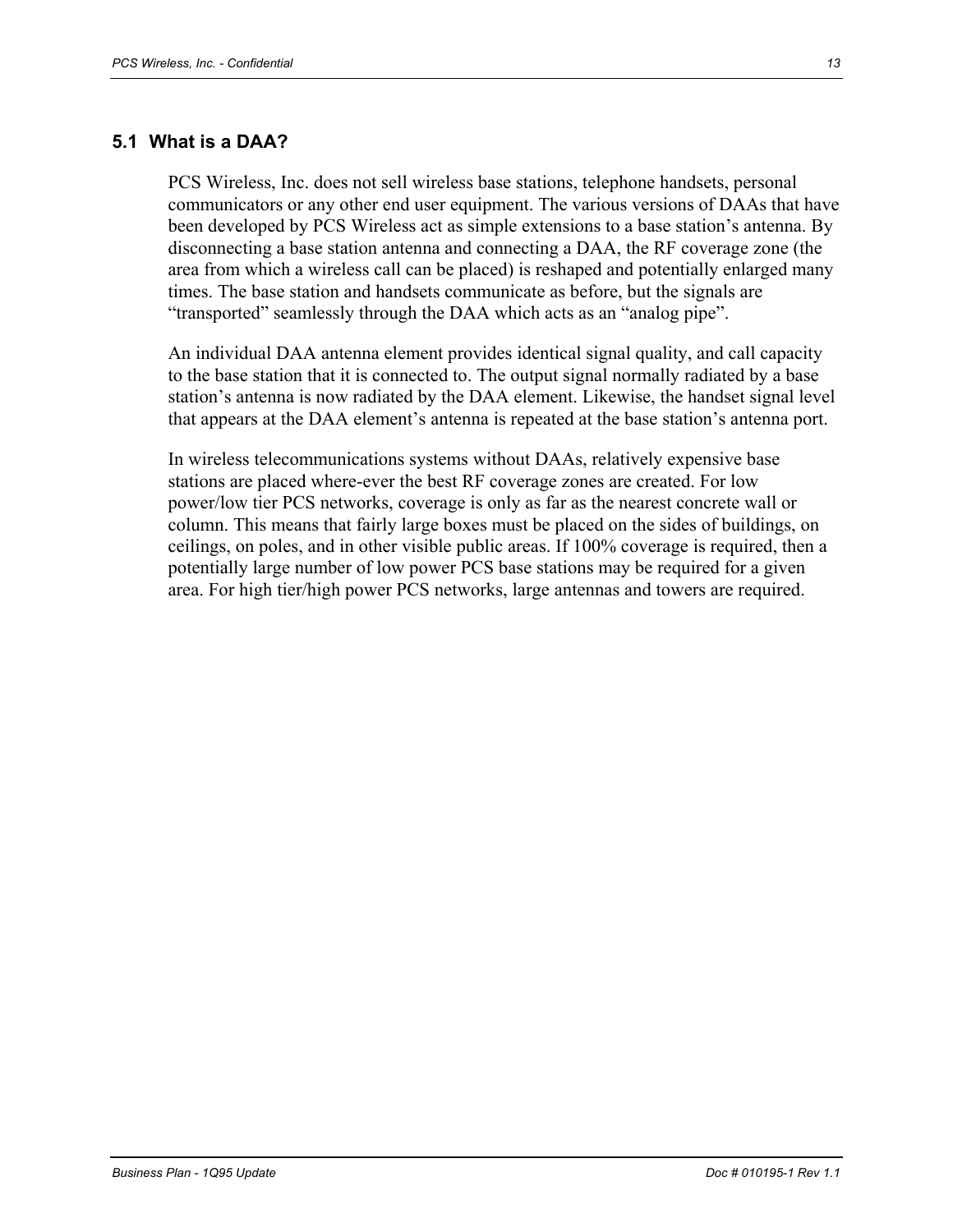#### **5.2 DAA Advantages**

DAAs make it possible to combine the advantages of conventional macro cellular - i.e. low cost coverage, wide area roaming and vehicular mobility - with those of micro cellular, including the use of low cost/low power handsets and enhanced system capacity. The use of our DAA products result in a dynamically configurable middle-ground between macrocell and microcell infrastructures that substantially improves the economies of both PCS and cellular systems. The diagram below demonstrates the costperformance trade-offs that our products provide solutions for:

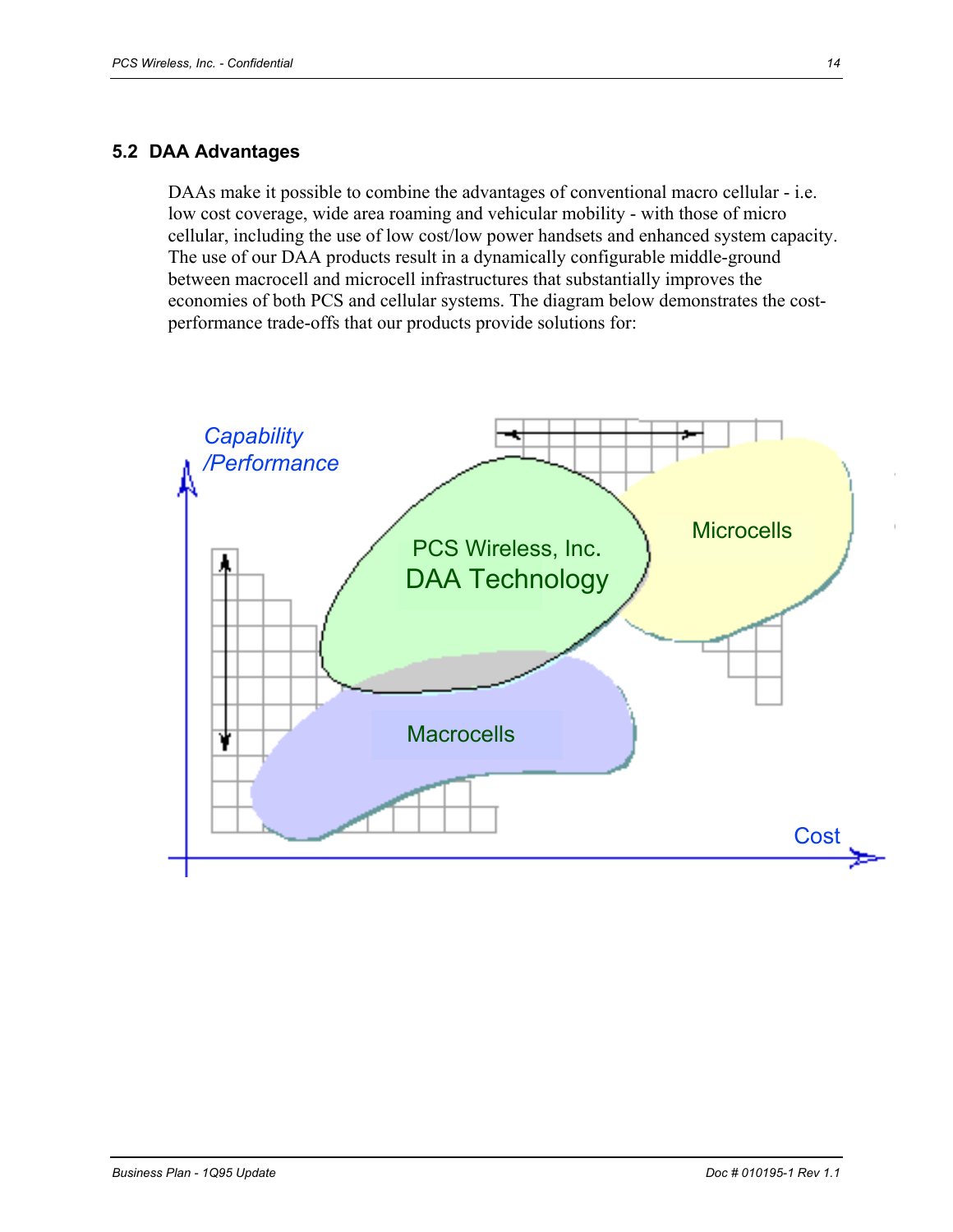DAA elements break the dependence of having to provide base stations everywhere RF coverage is needed. By utilizing base stations only for the needed system capacity and replacing the excess base stations with lower cost DAA elements for area coverage, overall system costs are markedly reduced. This simple extension of the coverage zone is illustrated here:



# *DAAs extend the coverage area of individual basestations*

 The base stations can be located in equipment rooms away from vandals and environmental hazards while tiny DAAs are ideally located where coverage is needed. Since all system controls, RF signals, and power requirements are fed to the DAA elements via coax cables from the base station location, site cabling and system reliability issues are much less complex.

Our DAA products include central Windows based diagnostics tools to provide for remote status monitoring, software downloading, analog and digital loop-back testing and system configuration. DAA system integration and deployment is simply and accurately accomplished with our "auto install" features which eliminate the need for any initial tuning or calibration work.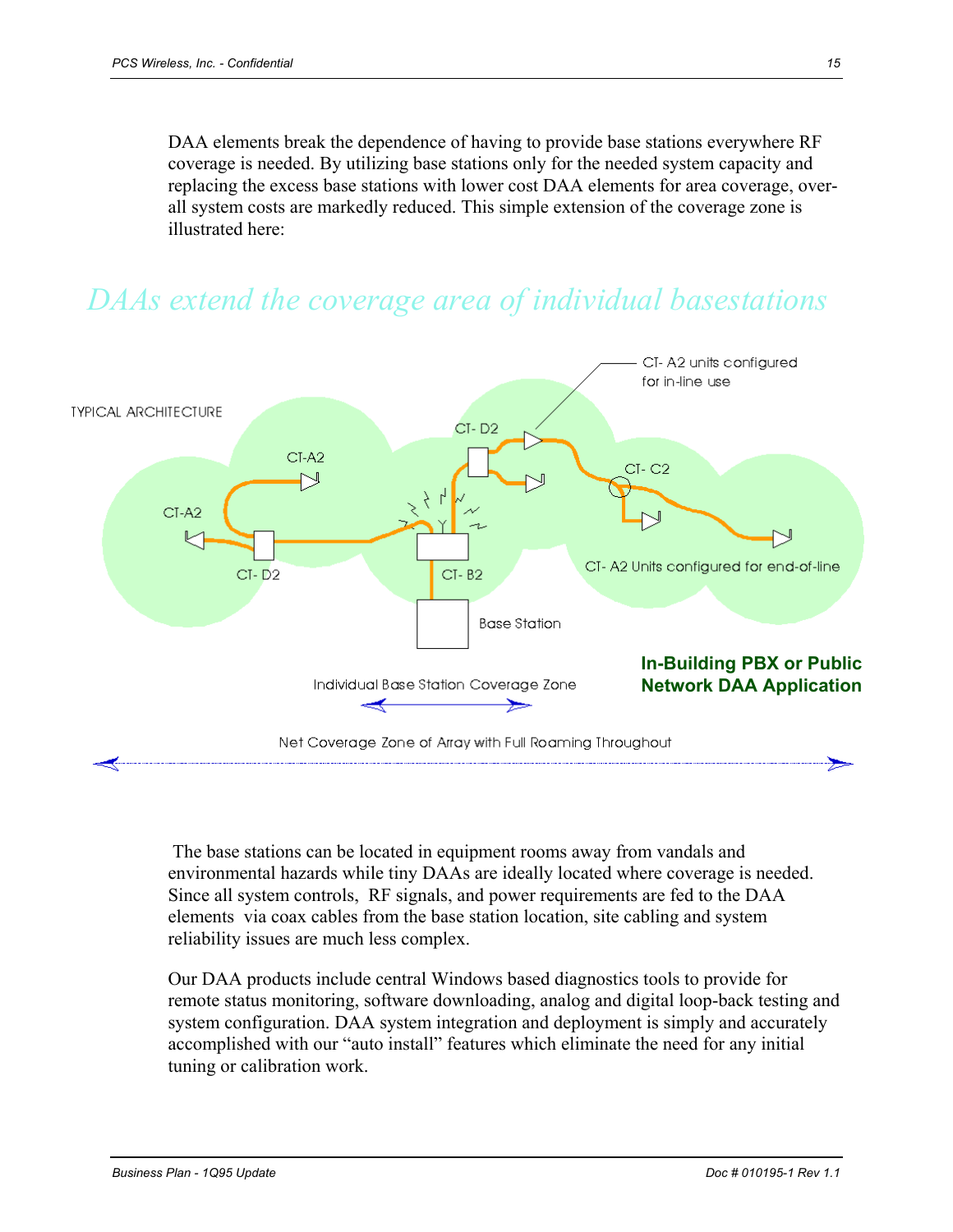Our CATV based DAAs not only use the available 60VAC system powering but they hang off of the cable strand thereby eliminating the general need for site acquisition. These products can be intermixed with our non-CATV products to form complex networks as illustrated below:

# *CATV Based PCS DAAs*



When system capacity requirements increase, there is no need to obtain access to the DAA elements - additional base station resources can be installed in the equipment room where access is simple and convenient. As system capacity requirements grow beyond the limits of the spectrum allocation for the DAA, groups of DAA elements can be remotely reassigned to interface to separate basestations - thereby creating dynamic "cell splitting" options.

By allowing multiple operators and/or a mix of private and public services to share the same DAA infrastructure, the capital cost of network deployment is markedly reduced.

The environmentally sealed enclosures of all of our DAA products allow for outdoor coverage even when connected to base stations that are designed for indoor use only. As can be seen from the above, PCS Wireless Inc.'s DAA technology provides unparalleled flexibility and cost effectiveness in PCS wireless network design and deployment.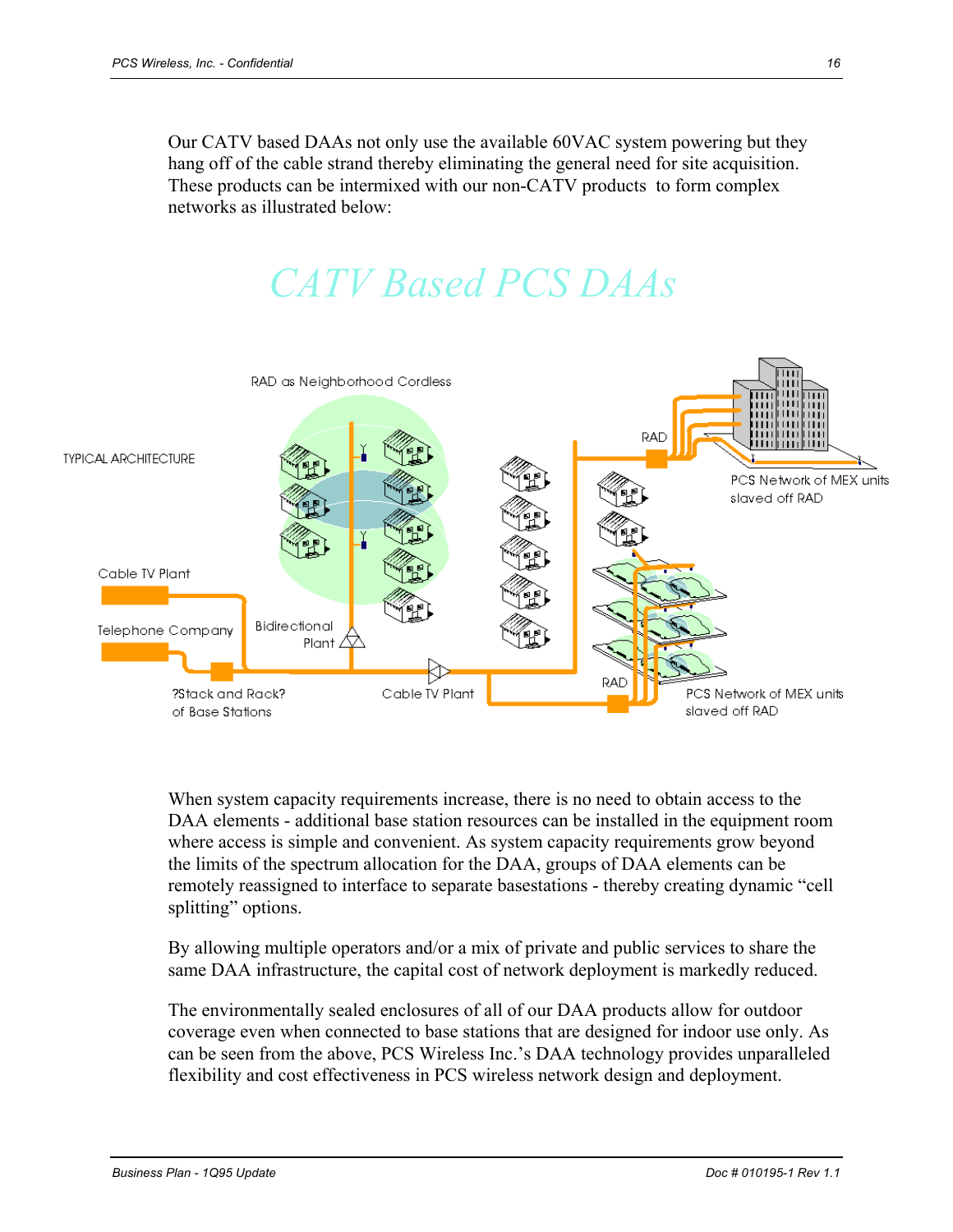#### **5.3 DAA Technical Details**

PCS Wireless Inc.'s product offerings are broken down into 2 primary groups as follows: (1) Dedicated coax/fiber optics based DAAs which include Base Station Extenders (BEX) and Microcell Extenders (MEX); and, (2) Cable television (CATV) based DAAs which include the Platform Remote Antenna Drivers (RAD) and Remote Antenna Signal Processors (RASP).

The only significant difference between BEX/MEX systems and RASP/RAD systems is the additional complexity required by the RASP/RAD systems for operation on CATV networks. CATV network operation requires that PCS signals co-exist with video carriers and other signals. Additionally, systems must work in noisier environments with lower signal power levels. BEX/MEX systems have the comparative luxury of operating on dedicated cable lines.

DAA elements are technically bi-directional RF amplifiers, with receive/transmit signal splitting and combining functions, filtering functions, and (model dependent) agile frequency conversion ("mixing" or "heterodyne") to intermediate cable transport frequencies. Each DAA element (MEX or RAD) also has a microprocessor that communicates with the associated base station extender (BEX or RASP).

The base station extenders provide base station interface circuitry, status monitoring and remote control functions, system sync data, and cable power to the DAA elements. The remote software features are very powerful as they allow almost complete control over the system from a central location. Even system software updates can be downloaded over the network to individual DAA elements. If a DAA element failure were ever to occur, it could be quickly identified and replaced.

PCS Wireless Inc.'s products are designed for low power/low tier PCS type networks as well as high power/high tier cellular systems such as GSM (DCS1900), AMPS, IS-54, and IS-95. Additionally, the Platform RAD/RASP products are based on a modular openarchitecture design that also potentially allows for non-PCS CATV services to be processed by this equipment.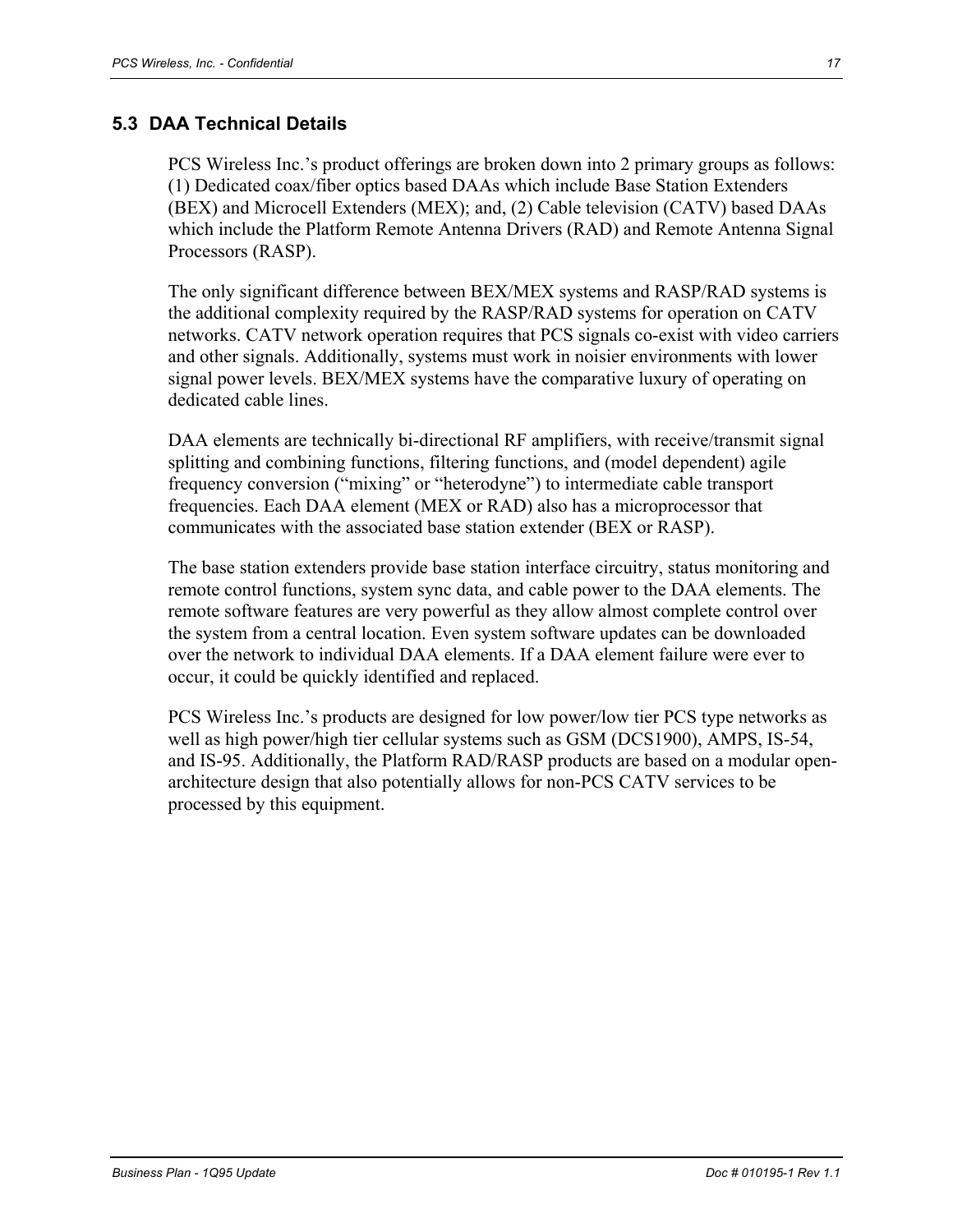*"Telelocator projects more than 50 million PCS subscribers [in the USA] in the next 10 years."*  - Telecommunications Report

## **6. Intellectual Property**

PCS Wireless Inc. employs many means to protect its intellectual property rights: patents, trademarks, copyrights, and trade secrets. By its very nature a patent is a public disclosure, with its fundamental purpose being dissemination of important technical information to the world community in exchange for some form of compensation.

It is PCS Wireless Inc.'s intent to protect its technical leadership position in the PCS market with a continuation of its regular patent filings and substantial legal counsel. PCS Wireless also plans to license its patented technologies to selected strategic partners in industry niche markets. PCS Wireless is committed to exploiting this partnership niche to increase revenues without increasing overheads.

PCS Wireless has filed for 10 significant patents, each covering multiple patentable inventions (some are filed in multiple countries) in the area of DAA technology covering MEX, BEX and Platform RAD, RASP technology as follows:

- Time Delay Independent Base Station
- Basic Microcell Extender Concept and Implementation Details
- Wireless PBX via Distributed Antenna
- RF Repeater Arrangement with Reduced Noise
- Distributed RF Repeater Arrangement for Wireless Telephone
- RF Repeater with Reduced Noise
- RF Repeater Arrangement with Improved Frequency
- Distributed RF Repeater Arrangement for Cordless Telephones
- Broadband TMDA-TDD Roaming without software hand-off
- Modular Antenna Driver for CATV networks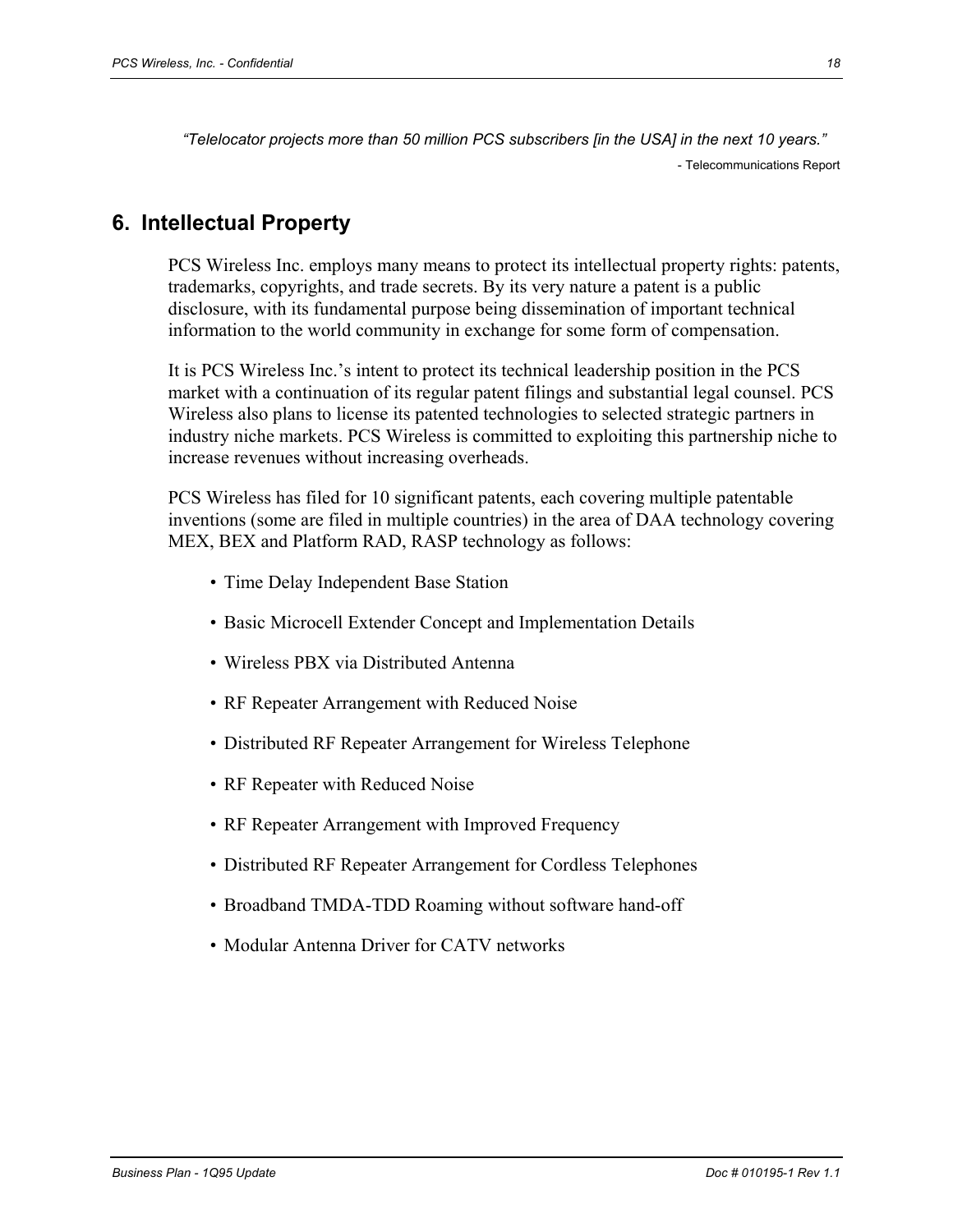*"This new form of cellular communications [PCS] . . . promises to bring wireless calling to the masses."*  - Business Week

# **7. Products & Markets**

The products offered in the PCS Wireless portfolio include a series of PCS DAA products that provide enhanced wireless telephone and/or personal communicator coverage zones, flexible system capacity handling, and cell to cell roaming for all types of PCS communications services. The primary groups of products fall under 2 categories: (1) Dedicated coax/fiber optics based DAAs which include Base Station Extenders (BEX) and Microcell Extenders (MEX); and (2) Cable television based DAAs which include the Platform Remote Antenna Drivers (RAD) and Remote Antenna Signal Processors (RASP).

These MEX, BEX, Platform RAD and RASP products are designed to operate with "generic" interfaces to many popular CT2, CT2+, DECT900, DCTU1900, GSM900, DCS1800, PCS1900, AMPS, IS-54, IS-136 and IS-95 wireless/cellular base stations and handsets. Supported modulation schemes include various forms of Time Division Duplex (TDD), Frequency Division Duplex (FDD), Time Division Multiple Access (TDMA), and Code Division Multiple Access (CDMA) techniques.

These related products and markets include:

#### **7.1 Wireless PBX Systems - Low Tier**

A number of companies have introduced wireless private branch exchange (PBX) in-building business phone systems that are based on either the CT-2+ or DECT "low tier" standards at 900 Mhz. Examples include the Northern Telecom Companion and Ericsson FreeSet Systems. Again, various models of the BEX/MEX DAA systems can be used to economically provide wide-area coverage extensions to these systems. Call capacity can be combined from multiple individual base stations that would each normally provide, say 4 calls to each of 4 areas, and instead provide 16 call capacity to the total combined area.

At present, these low tier wireless PBX systems are experiencing slow market acceptance.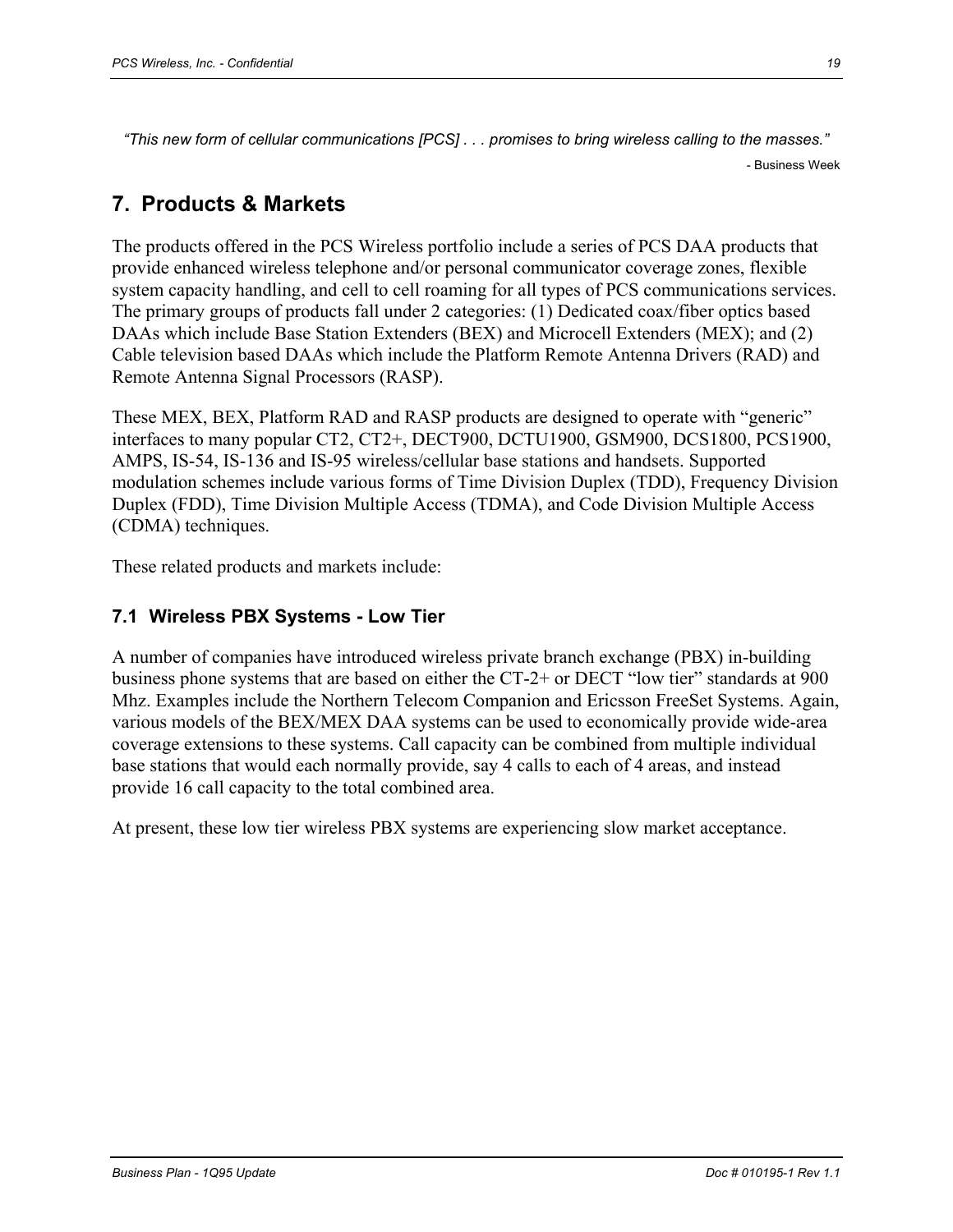#### **7.2 Wireless PBX Systems - High Tier**

There has recently been a huge increase in the market plans for rolling out private "cellular" PBX systems that use existing phones operating at 800 Mhz under both AMPS and IS-54 (analog / digital) protocols. All major cellular telecommunications vendors are positioning themselves to be able to offer low cost versions of their public cellular base stations for use in these private systems. The missing component is a low cost coverage technology to allow for a single low power base station to cover large areas in a flexible, expandable manner - new BEX/MEX models provide this solution.

There are also plans to rollout 1.9 Ghz versions of these private cellular systems in parallel with the new PCS licenses now auctioned in the U.S. by the FCC. In-building coverage is an important issue for public systems at 1.9 Ghz due to increased signal attenuation at these higher frequencies. Many public PCS service operators are planning to market hybrid public/private inbuilding cellular systems to their business customers - it solves both problems at the same time. Once again, new BEX/MEX models provide exceptionally cost effective coverage for these 1.9 Ghz basestations (IS-136, PCS1900 and 1.9 CDMA IS-95).

PCS Wireless is working with all of the major U.S. PCS auction winners on providing inbuilding coverage solutions for their customers using both 800 Mhz and 1.9 Ghz BEX/MEX DAA systems. PCS Wireless is also discussing an OEM agreement with Ortel Communications Corp. to acquire their fibre optics back-haul technology for long cable runs which are encountered in large buildings and campus environments.

#### **7.3 Existing CT2 Systems**

Older technology CT2 systems are now in place in over 20 countries including the United Kingdom, France, Germany, Hong Kong, Singapore and Australia. PCS Wireless, Inc.'s BEX/MEX DAA systems are used in many of these countries to provide increased area coverage by acting as antenna repeaters in areas such as public rapid transit systems, shopping malls, and similar installations. There are many benefits that DAA elements provide to these older CT2 systems, including: creation of roaming corridors; allowing centralization of the base station resources; providing wide area coverage with minimal and centrally expandable call capacity; and most importantly, substantially reducing the cost of providing 100% area coverage by replacing base stations with DAA elements at a reduced price.

CT-2 technology is rapidly being superseded by more advanced wireless networks worldwide. While new international wireless technologies such as GSM are rapidly expanding worldwide, many CT-2 operators continue to expand their systems. There are also a surprising number of new systems planned for rollout in 1995 in Europe and Asia. PCS Wireless is working with almost all of the CT-2 equipment vendors and operators in this regard.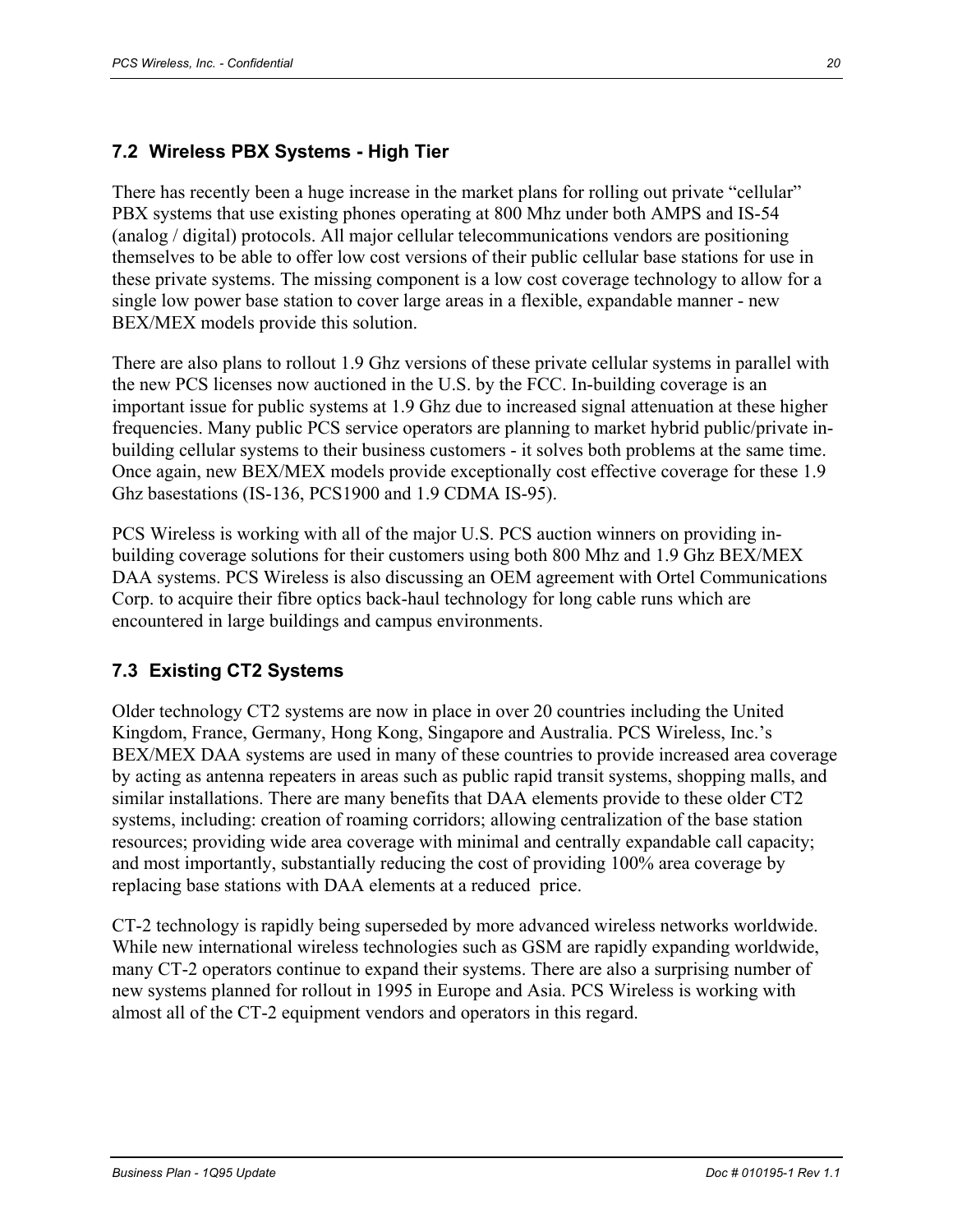#### **7.4 CATV Based PCS Networks**

With PCS networks rolling out in countries such as the United States and Canada that have ubiquitous cable television (CATV) networks installed, the task of interconnecting the thousands of microcells is solved economically with the modular Platform RASP/RAD products that hang off the utility pole cable strand and links the DAA elements to the wireless base stations via the CATV infrastructure. The connection back to the telecommunications "data super highway" then occurs back at a central facility.

Platform RAD technology solves a number of problems for wireless network operators including:

- Little or no effort required for site acquisition for base stations and antennas
- Strand mounted antennas reduce environmental impact
- Fast deployment 1/2 hour installation time for 0.5 mile coverage area (PCS1900)
- Centrally located basestations for ease of expansion and service
- Remote, dynamic cell-grouping and cell-splitting capabilities
- Modular architecture allows for multiple protocol capability (AMPS, GSM and/or CDMA simultaneously)
- Very economical RF coverage

Additionally, MEX DAAs can be attached to the Platform RAD units for additional coverage where either the cable plant is not present or where "nulls" are located. Platform RAD units are installed and operating in many United States PCS field trials at this time.

#### **7.5 Residential MEX**

In third world countries, there is a potential need for in-building DAAs that operate from a wireless link to a remote PCS network. This can be accomplished by supplying a specific type of MEX which has a directional antenna pointing towards the remote PCS network, and in-building coax runs connecting antennas in various parts of the building core.

For additional information on these products and the technical issues surrounding DAAs, please reference the previous section on Distributed Antenna Array Technology.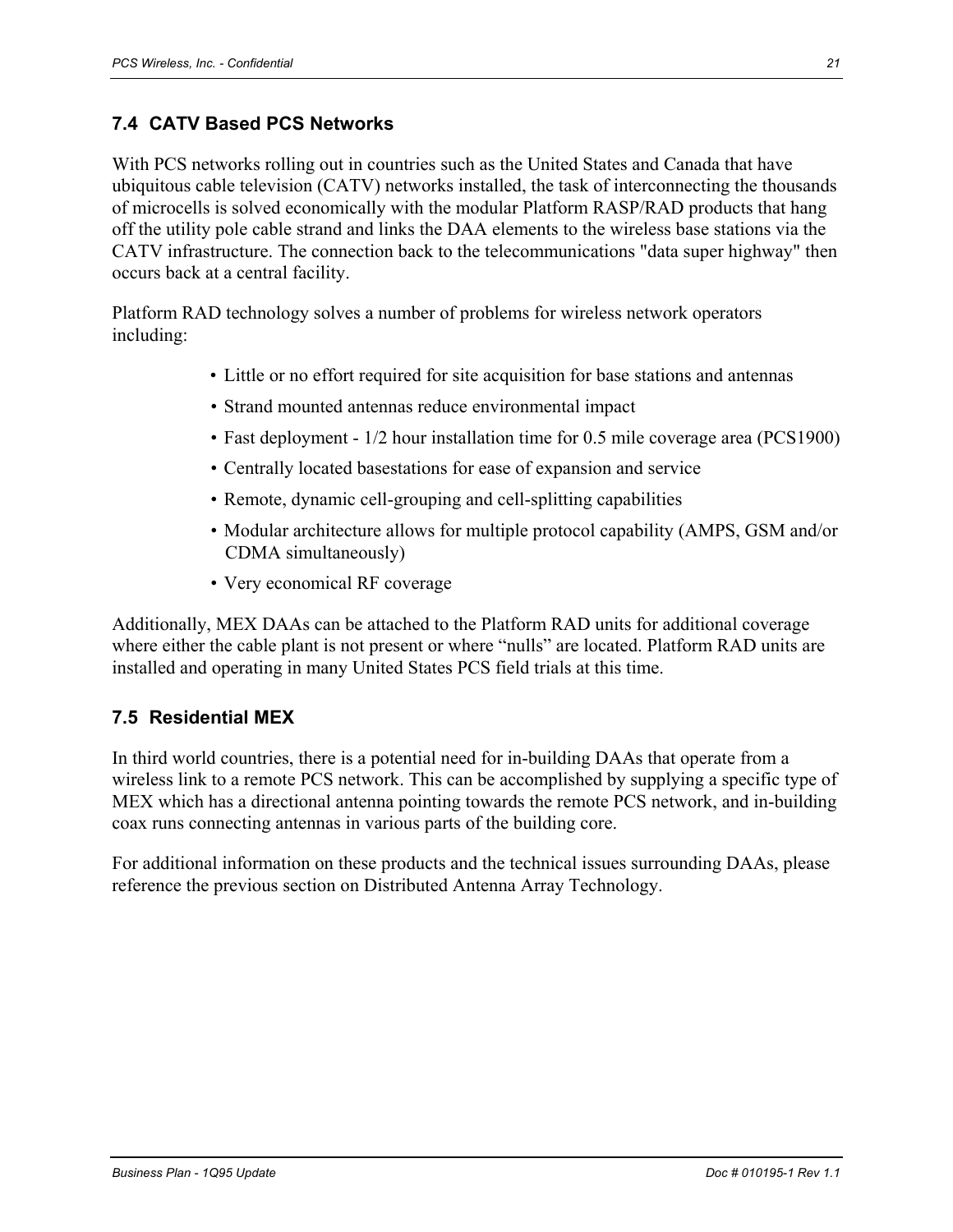# **8. The Market & Marketing Strategy**

#### **8.1 Competition**

There are currently no PCS DAA competitors at this time. Eventually, wireless Manufacturers may have to attempt to offer DAA extensions to their systems to remain economically competitive with other vendors. Therefore, PCS Wireless Inc.'s potential industry OEM and sales partners are also potential competitors. The following list of companies is currently being used by PCS Wireless in its partnership/competitive strategic positioning efforts:

GPT Ltd, Orbitel Mobile Communications Ltd, Shaye Communications, Northern Telecom, Sony Telecom, Motorola, SIP Italia, Siemens AG, Matsushitu Communications Industrial Ltd, Dassault Automisnes et Telecommunications, Ericsson, OmniPoint, Qualcomm, Nokia, AT&T

The primary difference between the current technology behind the products and markets that these potential competitors have, and the emerging PCS market requirements for these microcell antenna networks, is the intelligent DAA transmission technology. PCS Wireless has pioneered most of the key technological breakthroughs that facilitate the use of PCS DAA elements via coax and over CATV cable plant. The only alternative to a MEX/BEX system extension is adding more base stations which has proven to be an uneconomical solution in many applications.

There is certainly indirect competition in the emerging North American PCS market in terms of technologies competing against CATV PCS services. These include relatively expensive direct wireline telephone interconnections to PCS antenna systems, CATV digital trunking modems with remote located basestations (Motorola's CableComm product line), CATV set top converter PCS antennas, and existing and new wide area macrocellular services such as the new 1.9 Ghz TDMA and CDMA variants.

#### **8.2 Marketing Strategy**

The various benefits and selling strategies relating to DAA technology are covered elsewhere in this document. For the time being, PCS Wireless is the only DAA equipment vendor in the world and therefore initial market penetration efforts have been very successful. Eventually, competition will require a change in marketing and sales tactics, but for now, the major marketing goal is to sell into all major markets worldwide. It is quite possible that PCS Wireless will gain a substantial market share in the long term due to its very early and successful field trials involvement, and marketing and sales efforts (see the following section on Customer References).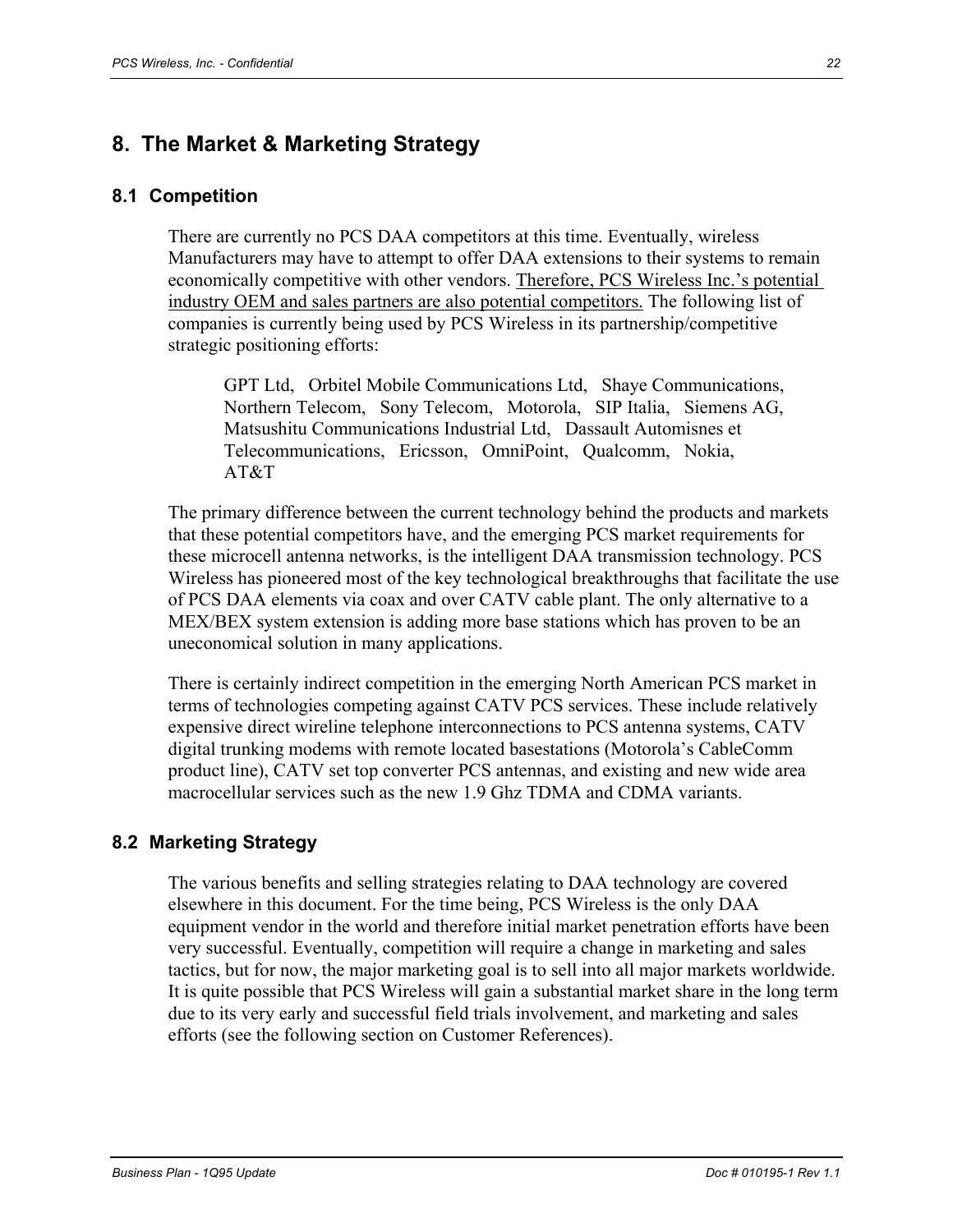The specific marketing segments that PCS Wireless Inc. is focusing on include participation in all high profile United States PCS field trials for Platform RAD and MEX units as well as direct sales to CT2 system operators in all CT2 countries. There are also opportunities to enter into licensing agreements with other companies which is a practical way to penetrate a larger percentage of the market, given the large ramp-up expansion and working capitol requirements that would otherwise be necessary. Our pending development partnership agreement will provide chip set solutions for simple licensing options.

The existing international CT2 market has represented a more or less short term (2 year) opportunity to provide initial manufacturing volumes and gross margin dollars to help ramp-up PCS Wireless Inc.'s manufacturing capacity toward the larger and longer sustaining U.S. PCS industry opportunities. CT2 markets are providing a near term, strong, positive revenue stream. There is also significant potential for CT2 systems to be deployed in many 3rd. world countries.

The U.S. PCS market is the main event this year and into the next. Supply agreements with Motorola, Northern Telecom, Ericsson and AT&T are our current focus. Their marketing and distribution channels will be utilized under OEM agreements. Sublicensing options will also be discussed in the context of providing chip sets within 18 months. PCS Wireless will provide all production capabilities for these OEM customers from a manufacturing partner agreement with a large U.S. sub-contract telecommunications manufacturer.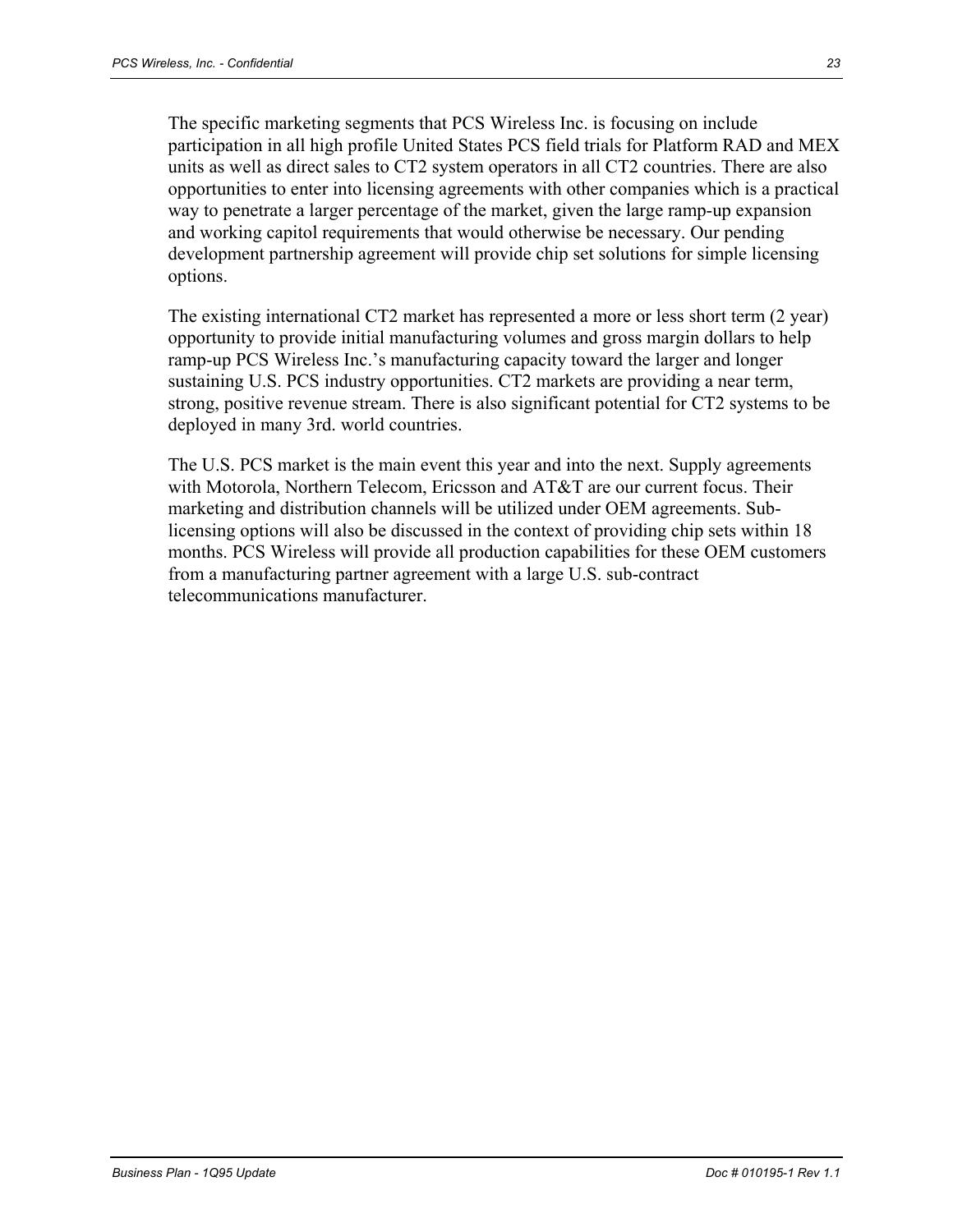### **9. Customer List/Sales to Date**

In its 5 year history, PCS Wireless/PCS-Microcell has sold products and services to the following customers:

- Canadian Cable Labs & Rogers Engineering Canada, Sale of RASP/RAD units, Field Trial Support, 1990-1991. \$300,000.
- Time Warner U.S.A., Sale of RASP/RAD units, Field Trial Support, 1992. \$35,000.
- Canadian Cable Labs & Rogers Engineering Canada, RASP/RAD Consulting, 1992. \$35,000.
- Satcom U.S.A., Sale RASP/RAD units, Consulting, Field Trial Support, 1992. \$75,000.
- US West U.S.A., Sale of BEX/MEX units, Field Trial Support, 1992.
- Hutchison Paging Hong Kong, Sale of BEX/MEX units, Field Trial Support, 1992.
- Satcom U.S.A., Sale of BEX/MEX units, 1992.
- Cablevision Systems Corp U.S.A., Sale of BEX/MEX units, Field Trial Support, 1992.
- Cantel Canada, Sale of BEX/MEX units, 1992.
- BC Mobility Canada, Sale of BEX/MEX units, 1992.
- US Cablelabs U.S.A., Sale of BEX/MEX units and Delay Independent Base Stations, Field Trial Support, 1992.
- Cablevision Systems Corp U.S.A., Sale of BEX/MEX and RASP/RAD units, Consulting, Field Trial Support, 1992. \$125,000.
- Cox Cablevision U.S.A., Sale of CDMA RASP/RAD units, \$70,000.
- Adelphia U.S.A., Sale of RASP/RAD units, 1993. \$16,000.
- Cablevision Systems Corp. U.S.A., Sale of various Platform RASP/RAD units, Consulting, Field Trial Support, 1993. Approx. \$250,000.
- Hutchison Paging Hong Kong, Deposit for Sale of 200 BEX/MEX units, Deployment Support, December 1993. \$32,734.
- Australia Telecom Australia, Sale of 100 BEX/MEX units, Deployment Support, December 1993- February 1994. \$170,492.
- Singapore Telecom Singapore, Sale of BEX/MEX units, Field Trial Support, December 1993. \$7,980.
- Malysia Telecom Malaysia, Sale of BEX/MEX units, Field Trial Support, December 1993. \$10,275.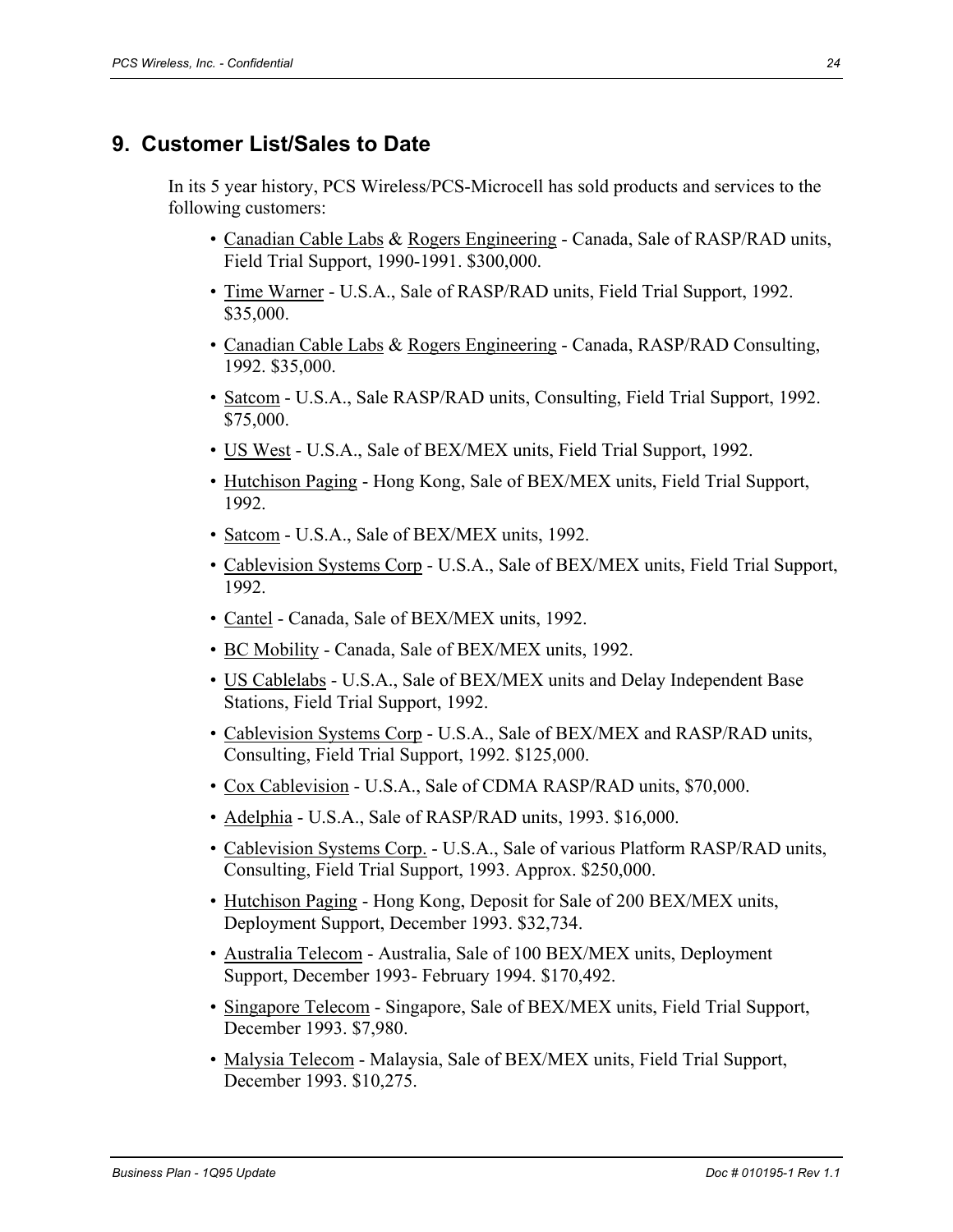- Hutchison Paging Hong Kong, Sale of 200 BEX/MEX units, Deployment Support, January - March 1994. \$235,609.
- Telesis/Pacific Bell U.S.A., Sale of Diversity 75 BEX/MEX units, Consulting, Field Trial Support, December 1993 - January 1994. \$245,000.
- Cablevision U.S.A., Sale of CDMA Platform RAD units, Consulting, Field Trial Support, January -May 1994. \$50,000.
- Hutchison Paging Hong Kong, Sale of 400 BEX/MEX units, Deployment Support, April - May 1994. \$500,000.
- Northern Telecom Canada, Demo Sale of BEX/MEX Trial System, January 1994.
- Folec Communications Singapore (for deployment in Vietnam), Sale of 200 BEX/MEX units, June 1994. \$200,000.
- BC Mobility Canada, Sale of 944 CT-2+ BEX/MEX units, May 1994.
- Ericsson U.S.A., Sale of 8 DSC1900 Platform RAD units, Deployment Support, June 1994. \$100,000.
- Guangzhou, Shenzhen, Shenyang, Wenzhou, Dalian (CT-2 operators) China, Sale of 5 BEX/MEX Trial Systems, June-July 1994.
- France Telecom France, Sale of 5 BEX/MEX Trial System, July 1994.
- Microcell 1-2-1 Canada, Sale of 2 BEX/MEX Trial Systems, August 1994.
- Telezone Canada, Sale of BEX/MEX Trial System, August 1994.
- Microcell 1-2-1 Canada, Sale of 5000 BEX/MEX units, September, 1994. \$4,500,000. - Canceled, currently re-negotiating a 1.9 Ghz equipment sale.
- France Telecom France, Sale of BEX/MEX Systems, November, 1994.
- Mobility Canada Canada, Sale of BEX/MEX Trial System, November, 1994.
- Guangzhou, Shenzhen, Shenyang, Wenzhou, Dalian (CT-2 operators) China, Sale of 250 BEX/MEX Systems, December 1994, \$300,000.
- Motorola U.S.A., Sale of 10 DCS1900 Platform RAD units, Deployment Support, December, 1994, \$110,000.
- Northern Telecom U.S.A., Sale of 20 CDMA/DCS1900 Platform RAD units, Deployment Support, December, 1994, \$254,000.
- Ericsson U.S.A., Sale of 25 DCS1900 Platform RAD units, Deployment Support, January, 1995, \$300,000.
- AT&T U.S.A., Sale of 12 CDMA1900 Platform RAD units, Deployment Support, February, 1995, \$225,000.
- Motorola U.S.A., Sale of 750 DCS1900 Platform RAD units, March 1995, \$3,00,000.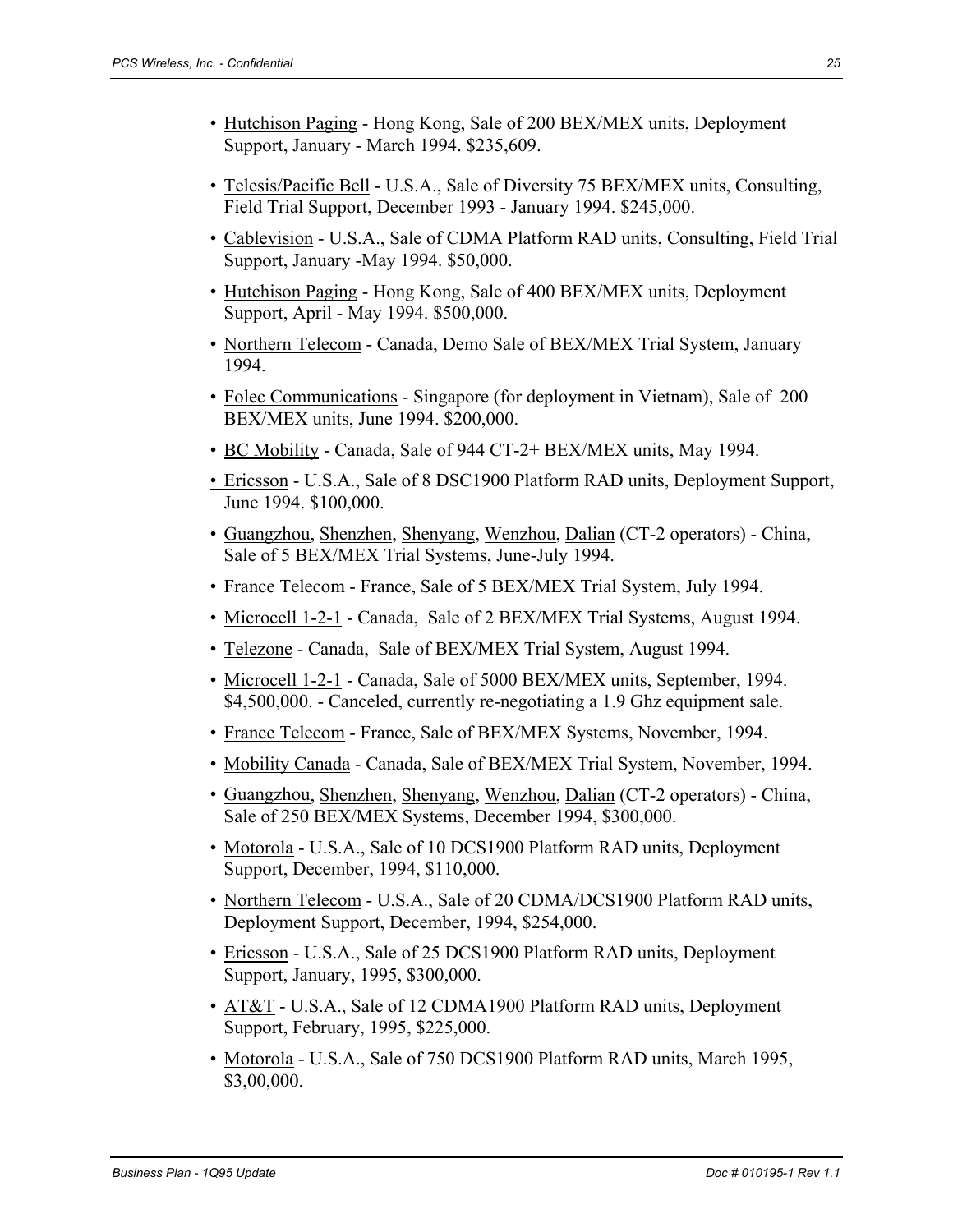# **10. Product Development Process**

#### **10.1 Overview**

PCS Wireless views the product development process as one of the most important factors in determining the ultimate profitability and over-all success of the company. All of the following Standard Operating Procedures (SOPs) discussed here have been incorporated into our ISO9001 program. By properly managing this process, there is a strong positive impact on:

- technical and financial risks
- time to market
- manufacturability
- serviceability
- quality
- gross margins
- the performance/price point required for successful sales

#### **10.2 Product Development Specifications**

Formalized product development requirements initiate from the strategic marketing group in the form of a Marketing Requirements Specification (MRS). The development teams respond to these proposals with a Product Development Specification (PDS) document that is signed off by all company departments. The general content of each PDS includes:

- market requirements
- manufactured gross margins
- quality targets
- detailed electrical, mechanical, and software specifications
- manufacturing processes
- service and support deliverables
- technical and financial risk analysis
- schedule
- documentation requirements
- resource requirements

The target manufactured gross margin targets will always be clearly defined in the PDS. This target, plus the product technical specifications, forms the yardstick by which the product development process is judged. All of the individual details must add up to a product that is profitable to manufacture and support, while meeting market requirements.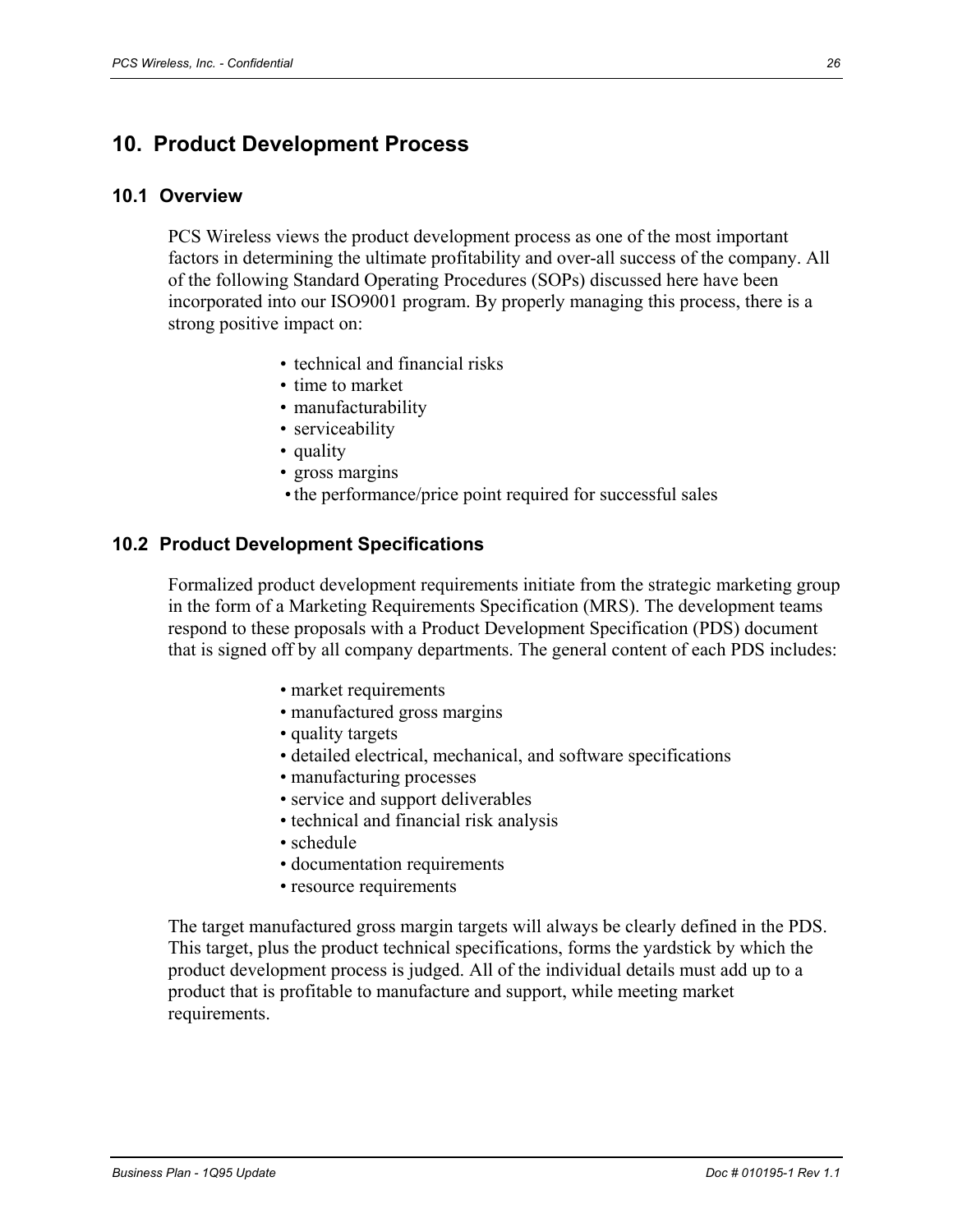#### **10.3 Gated Development Process**

To achieve the above goals, a "gated" development process is executed. Each gate consists of a high level project management meeting where the progress and continued viability of the development program is reviewed against the PDS requirements and the current market conditions. These gates are set at the following points in the development program:

- PDS complete
- Detailed Circuit Description/Software Requirements complete
- Engineering Prototype Unit Verification complete
- Engineering Pre-Production Unit Verification complete
- Pre-Production Unit/Documentation Verification complete (Ship Acceptance)

These gating meetings are conducted by the development team members and require sign-off by the product manager and other senior management as may be suitable.

#### **10.4 Running Specification Changes**

Changing product specifications in the middle of a development process are highly risky. Proper engineering planning and up-front marketing research is required to minimize the number of times a product development process is impacted by changes in direction.

When a significant product specification change is being proposed by anyone, a formal development gating meeting must be convened to study the proposal and determine the impact to the development program (in terms of quality, required resources, schedule delays, and budget over-runs).

#### **10.5 Ship Acceptance**

New products can only enter volume production for shipment to customers after a general ship acceptance sign-off has been achieved. Any products that have not received approval from the ship acceptance board must only be shipped to the customer with a written waiver from that customer indicating that they are fully aware of the pre-release nature of the product they will be receiving. All such products are to be clearly labeled as "pre-production" units.

The ship acceptance board includes:

- product manager
- quality manager
- production manager
- service manager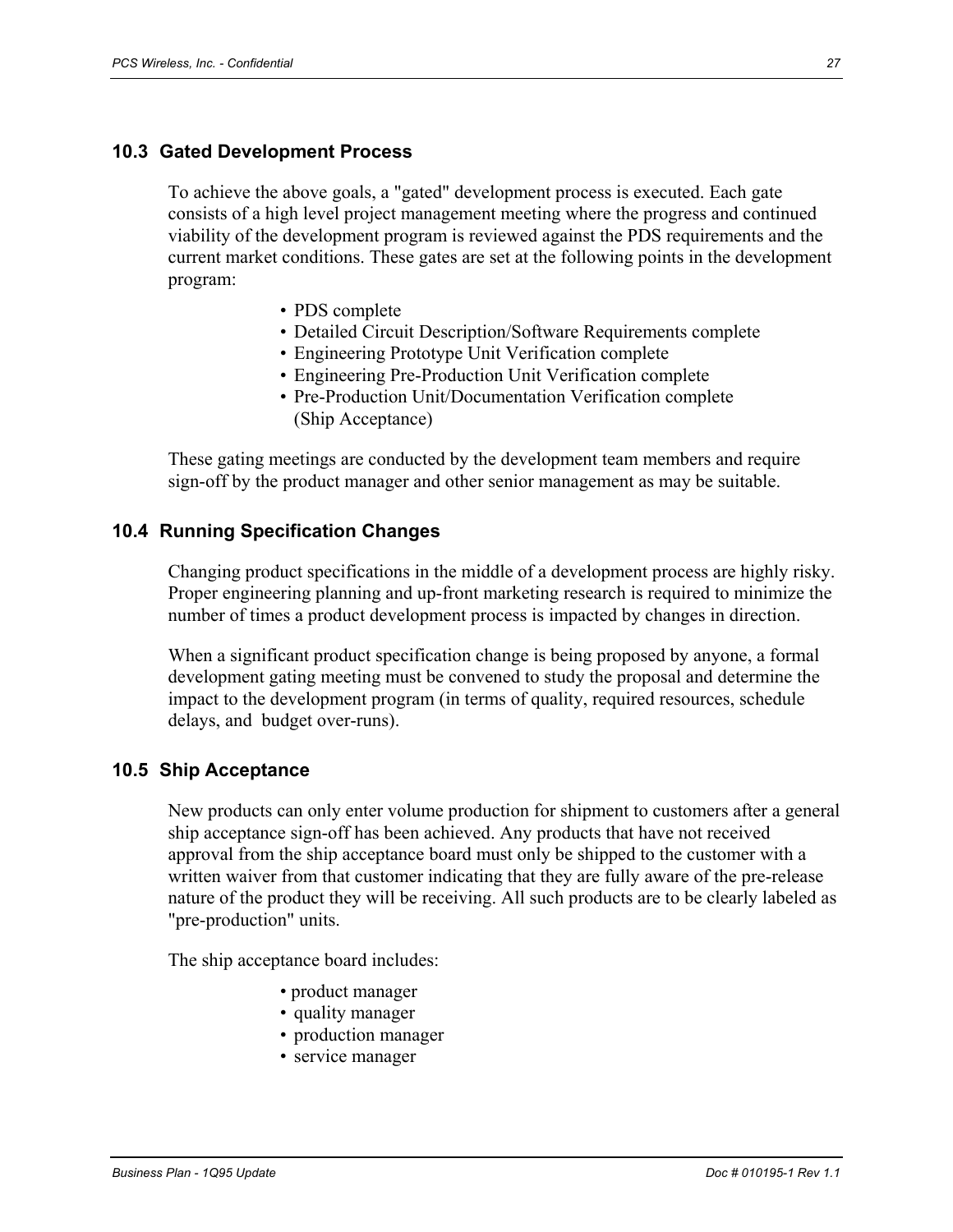#### **10.6 Design For Manufacturability Guidelines**

Product quality can be defined in many ways, but the most important metric is a measurement of the opportunity for defect occurrences in a design. A ratio of defect opportunities vs. actual measured defects defines the ultimate quality of both the design and the manufacturing process. PCS Wireless, Inc. has a "6" Sigma process tolerancing specification that closely matches that of Motorola.

Reducing the complexity of a design automatically improves quality but just as importantly, a product must be designed to meet the available manufacturing process tolerances. Pre-production manufacturing runs can be used to estimate the quality level to be expected in volume production and this value can then be compared to the corporate quality requirements in effect at the time (currently set at 5.4 "Sigma") for Ship Acceptance criteria.

#### **10.7 Design For Serviceability Guidelines**

All new product releases shall include the following standard service deliverables.

- Service Manual with detailed circuit description, assembly/disassembly procedures, list of service aids, test procedures, bill of materials and PCA layouts, etc.
- An acceptable level of sub-assembly spares are to be supplied to the identified service depots upon release of the product to production. Initially, a number of complete units may be supplied as an interim measure.
- A training video and follow-up training course with all required training materials in the operation and service of the product.
- Delivery of IBM PC compatible service software diagnostics and related service aids. This includes any custom equipment that may be needed to service the units.

Additionally, the maintainability/service manager must be consulted during all important gates in the development process to ensure that the process will likely result in achievement of all of the above serviceability goals as well as proper product design to ensure ease of service and support.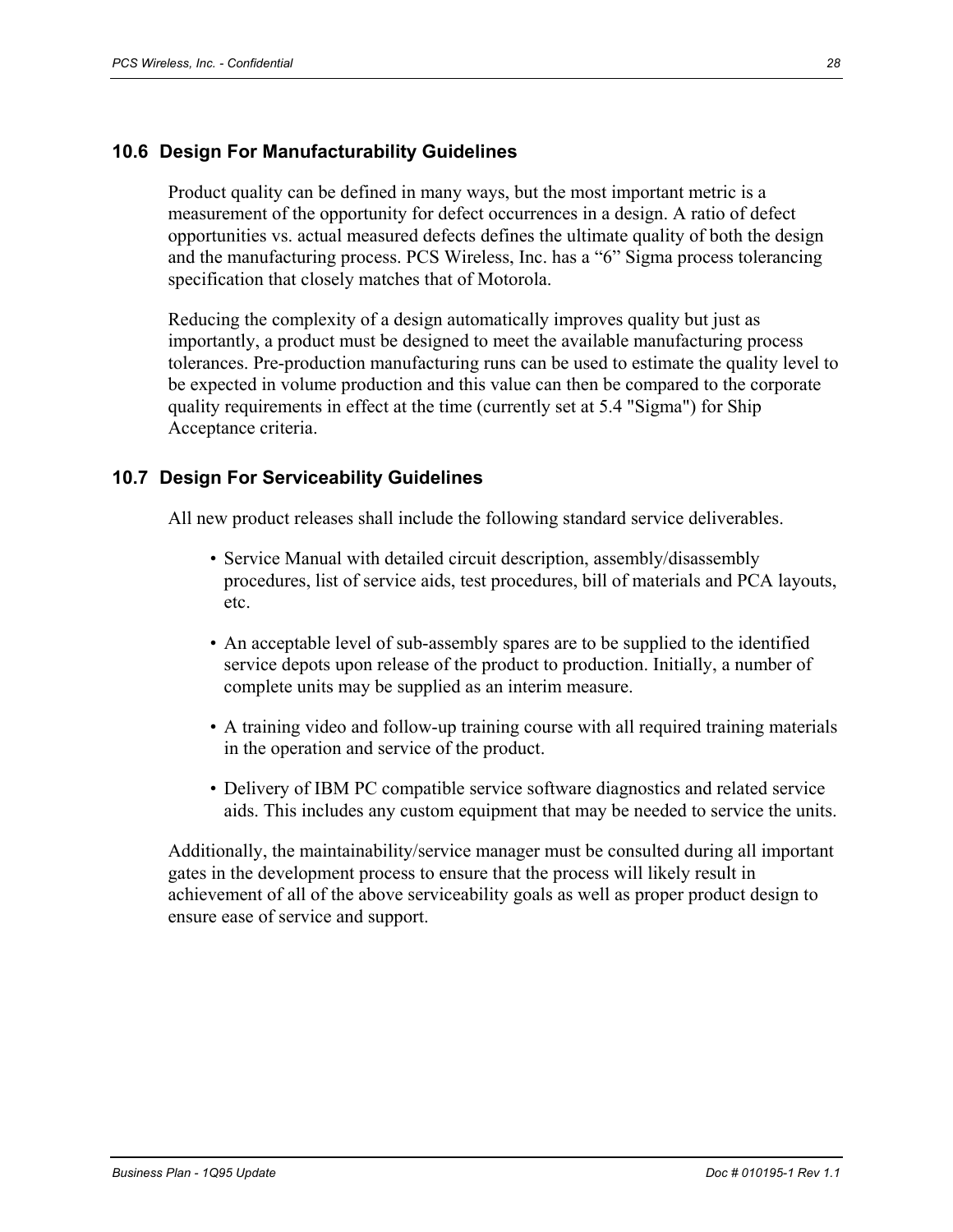#### **10.8 Accelerated Life Testing**

For all new product introductions, a complete ALT program must be completed before ship acceptance is granted. The ALT program is designed to simulate real world environmental condition extremes that stress the product and force design weaknesses to exhibit their failure mechanisms. This is to include a minimum of 5 pre-production product samples using 3 to 5 test loops of:

- Temperature and Humidity Cycling Tests, with Power On/Off Cycles
- Corrosion Tests
- Dust Tests
- Vibration and Shock Tests
- Performance Verification Testing

The ALT process is performed at independent testing laboratories. An aggregate projected in-field failure rate calculation is performed based on the results. Ship acceptance criteria is based on comparing this value to the corporate ALT requirements in effect at the time (currently set at 0.5% failures per year).

#### **10.9 Product Quality Evaluation**

For all new product introductions, a complete PQE program must also be completed before ship acceptance is granted. The PQE program is designed to test the product functionality against design specifications. This is to include a minimum of 3 preproduction product samples undergoing tests for:

- Performance at Temperature and Humidity Extremes
- Proper Operation after 6 axis drop testing
- Regulatory Approval (EMI, Safety, etc) testing
- Proper Operation after ESD testing

The PQE process is also performed at independent testing laboratories. Ship acceptance criteria is based on comparing actual performance to design specifications. All tests must be passed.

#### **10.10 Performance Oriented Compensation**

Most PCS Wireless, Inc. employees have a performance bonus plan that ties the quality of their work and their contribution to the success of the business to clearly defined cash and equity rewards.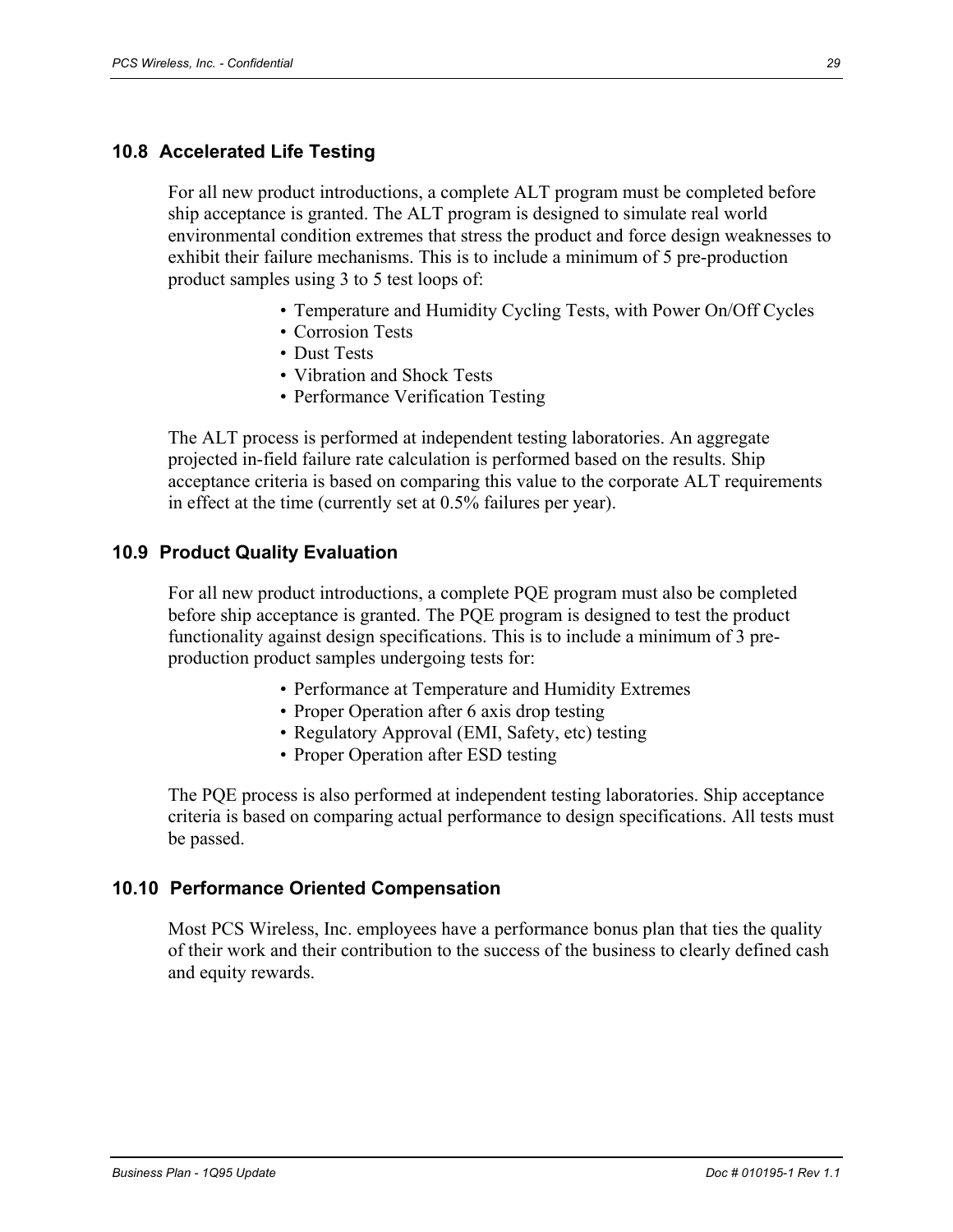# **11. Product Development Status/Plans**

#### **11.1 DCS1900 Platform RAD/RASP**

*Started in Jan/94. Ship Acceptance July/95.* 

- 8 people, 15 months, 12 man-years of effort
- Designed initially for field trials for Ericsson, Motorola and Northern Telecom not fully productized until May/95, minimal remote S/W status monitoring during trials
- FCC regulatory approvals by May/95, Industry Canada approvals by July/95
- This program allows for the completion of 1.9 Ghz simulcasting testing, plus new board layouts, new MWT amplifiers, changes in the design to improve manufacturability and performance, etc. from older 800 Mhz designs.
- The existing OEM/machined housing design will be maintained until field trials are completed. A new cast housing will be developed in time for volume production.
- Consideration will be given to providing some form of integrated antennas into the housing for DCS1900 and possibly IS-95.
- Development work will include S/W hooks into various base station vendor OSS/network operations management S/W, including: remote communications, diagnostics, uP control over configuration, agility for cell-grouping and cell-spitting, etc.
- Matching development work on the Mixer MEX/BEX program to align with the wrapup of this program (technology will be transferred)
- Hooks for H/W and S/W will be introduced to allow for slaved MEX operation at a later date.
- This product development forms the basis for all other development programs noted below.

#### **11.2 800 MHz AMPS/IS-54 Platform RAD/RASP**

*Started in November/94. Ship Acceptance in July/95.* 

- 3 people, 8 months, 2 man-years of effort
- This is an incremental program over the DCS1900 program and will result in additional modules for simultaneous operation of AMPS/IS-54 cellular through the network*.*
- Following on the heals of the 1.9 Ghz field trial RAD program and the BEX/MEX Auto Install program, will utilize all of the Phase III Auto Install BEX/MEX S/W features
- Will require additional field trials to work out deployment issues
- Requires Industry Canada approvals before FCC approvals.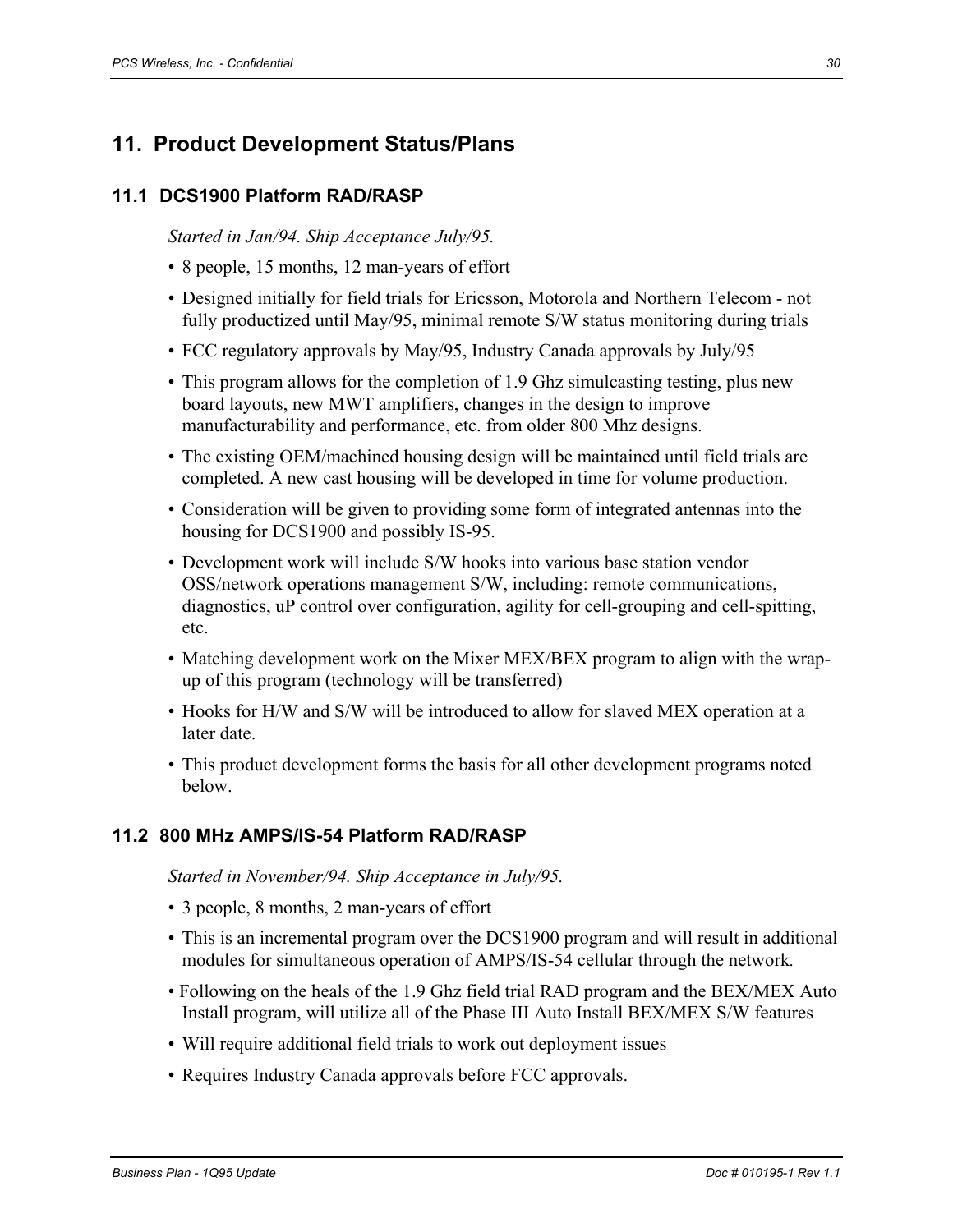#### **11.3 1900 MHz CDMA/IS-95 Platform RAD/RASP**

*Will Start in January/95. Ship Acceptance in November/95.* 

- 3 people, 10 months, 2.5 man-years of effort
- This is an incremental program over the DCS1900 program and will result in additional modules for simultaneous operation of IS-95 cellular through the network*.*
- Will require additional field trials to work out deployment issues
- Requires FCC approvals.

#### **11.4 Auto-Install 800MHZ AMPS/IS-54 MEX - Slaved off of RAD**

*Started in June/94. Ship Acceptance in August/95.* 

- 5 people full time for 14 months, 6 man-years of effort
- Program is broken down into 3 phases:

| Phase I   | - remote status (failures only) monitoring of MEXs         |
|-----------|------------------------------------------------------------|
| Phase II  | - adds auto output power control ( $P_{in} = P_{out}$ )    |
| Phase III | - adds full 2 way communications, extensive uP control and |
|           | status monitoring                                          |

- Gives us USA, Canada and Europe approved product by phase 2
- Secondary benefit is vastly improved "maintainability" and "serviceability" via remote status monitoring, diagnostics and S/W downloading
- 60 VAC powering
- Need to consider 2 way communications to be compatible with Mixer MEX, RAD and Cableless MEX future functionality. See the MEX/BEX PC Interface Unit product plan for the compatible PC equipment requirements.

#### **11.5 1.9 GHz DCS1900/IS-95 MEX - Slaved off of RAD**

*Started in September/94. Ship Acceptance in September/95.* 

- 4 people full time for 12 months, 4 man-years of effort
- Ties into the development of the above Auto-Install MEX program, and the future cableless MEX program
- Uses the new MWT sourced amplifier. A heterodyne "mixer" based product.
- Both TDD and FDD based products (TMDA and CDMA) will be produced
- Will require new MEX housing (same as for BEX with different top housing no power supply). Prototypes will use existing BEX housing.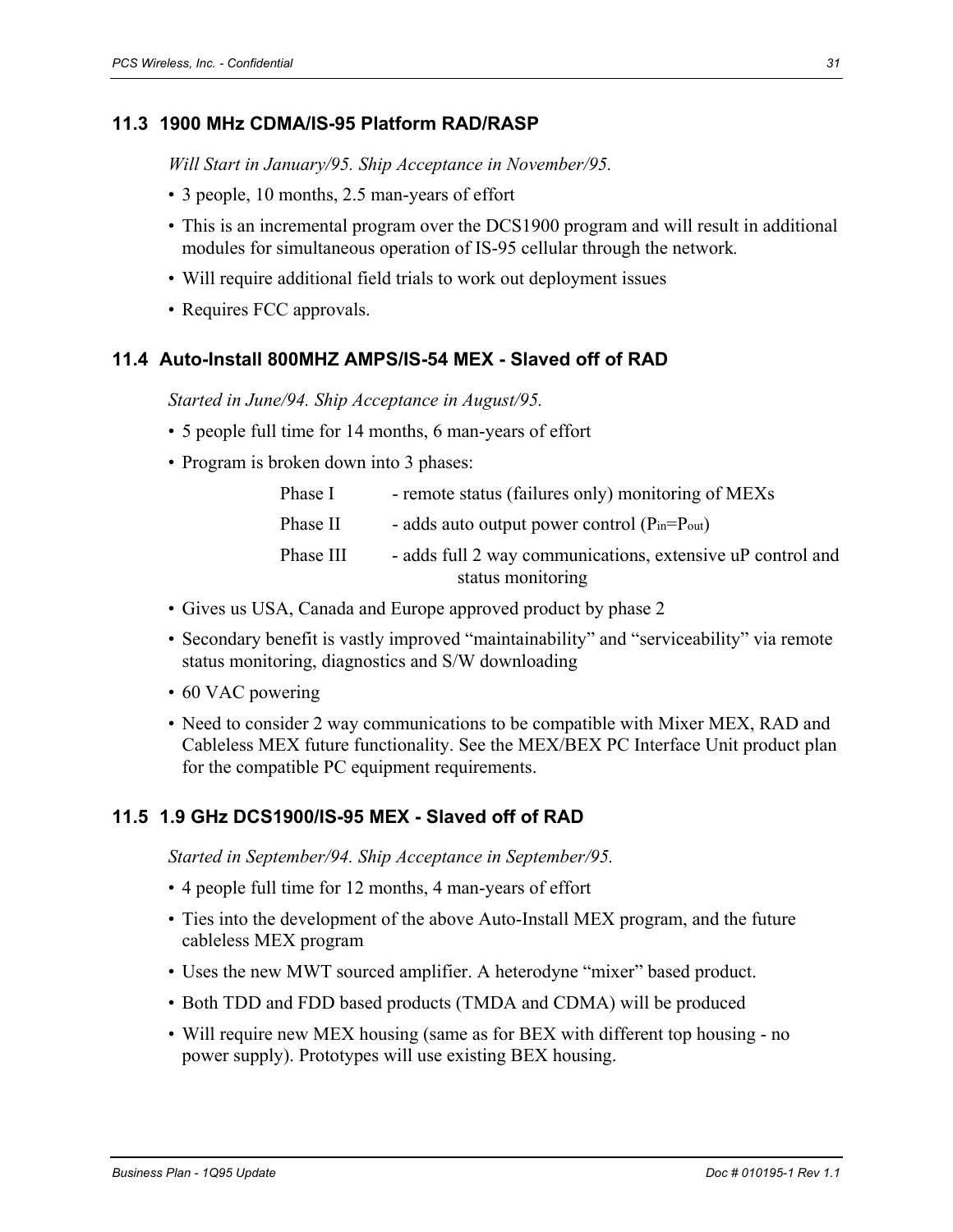# **11.6 RAD/RASP Fiber Optics Interface**

*Will Start in February/95. Ship Acceptance in September/95..* 

- 2 people full time for 7 months, 14 man-months of effort
- Ortel OEM deal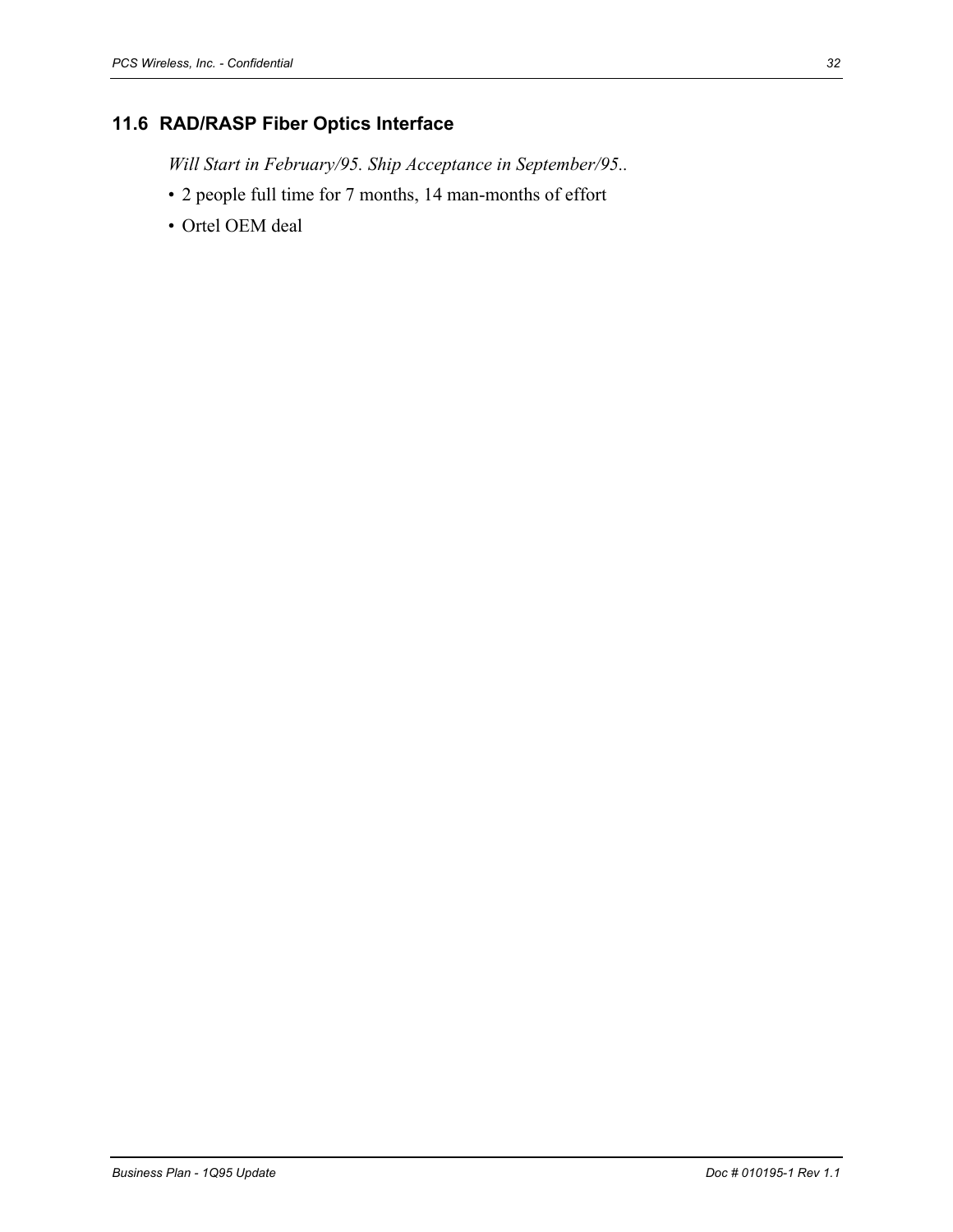## **12. Development Organization**

PCS Wireless Inc.'s development group is currently separated into 3 groups: the advanced engineering / technology assessment group (TAG), BEX/MEX products group, and RAD/RASP products products. This is due to the differing skill sets required by each group. A combined team of Computer Aided Designers ("CAD"), Industrial Design, and Management Information Services ("MIS" - computer networks) supports both groups.

Most development work currently takes place on Compaq 486 based Prolinea/MT PCs operating on a 10-Base-T Novell 3.12 Network using a combination of DOS 6.22 and Windows 3.1 operating systems. PCS Wireless Inc.'s CAD and Software teams are currently migrating towards the Windows NT O/S as applications are released.

PCS Wireless Inc.'s primary application software packages include: MS Office (Word, Excel, PowerPoint, Email), MS Project, MS Access, ACT!, ProComm, Expandable, Intel Faxability for Networks, and PADS. PCS Wireless Inc.'s network resources are also fully remotely accessible for users who are away from the office, including PC Anywhere, MS Mail Remote, and Internet Email/Surfing.

The Mitel telephone system has voice mail and direct line access for all users (available after normal business hours or via backdoor # using the voice mail prompts).

#### **12.1 Technologies/Engineering Skills**

The core technology embraced in PCS Wireless Inc.'s business is RF transport. There are a great variety of both analog and digital support technologies that PCS Wireless also employs but they are secondary to the requirement for a strong core expertise in RF engineering.

With the combined talents of PCS Wireless Inc.'s management team, PCS Wireless is positioned to sustain a new market leadership niche. Fortunately, PCS Wireless is based in Vancouver and therefore a superb talent pool of RF and telecommunications engineers are available locally to draw from to help fuel the expected growth. There is also a local Motorola wireless division nearby to allow for potential interaction if required.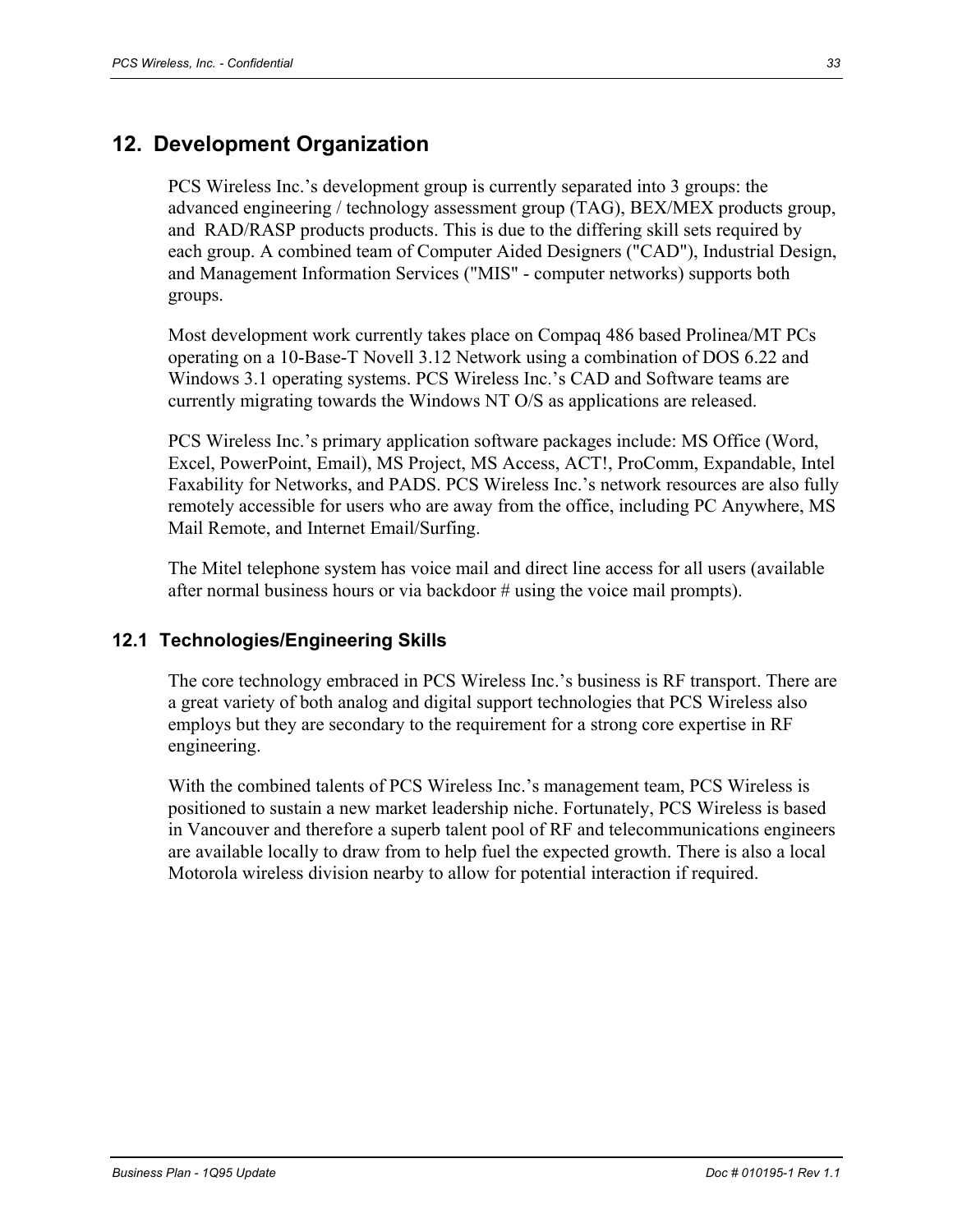# **13. General Operations/Manufacturing Organization**

#### **13.1 Organization**

All of PCS Wireless Inc.'s products are designed for high volume computerized assembly, testing, configuration, and product tracking using predominantly surface mount electronic component technology. Consequently, PCS Wireless Inc.'s board level assembly is sub-contracted out to ISO9000 approved firms in this area as well as offshore.

PCS Wireless maintains a low volume manufacturing and general operations staff to source prototype and development materials and perform board and unit level assembly, test, and configuration. Final product is typically drop shipped directly to customers from our sub-contractor's facilities.

PCS Wireless Inc.'s service and manufacturing groups have low volume SMT component placement and re-work equipment on-hand to perform re-work as necessary. All products and their associated sub-assemblies are bar-coded for product tracking purposes.

One of the powerful management tools that PCS Wireless Inc. uses to control manufacturing, inventory, sales orders, purchasing, A/P, A/R, and G/L is an integrated MRP/accounting computer system called Expandable. In addition to providing an on-line system for process control and information retrieval, this represents a key management reporting and control tool that allows management of a world class, build to order, just in time manufacturing process.

#### **13.2 Quality - ISO9001/"6" Sigma**

PCS Wireless is preparing for, and will receive certification to the ISO9001 quality standard by April 1995. The ISO9001 quality standard interlinks all activities from marketing definitions and product development to material incoming inspection procedures, manufacturing process control, test equipment calibration and product tracking. All of PCS Wireless Inc.'s important sub-contractors and suppliers are also required to be ISO9002 or equivalent certified.

The concept of "6 Sigma" corporate quality standards as originally developed by Motorola applies to all aspects of PCS Wireless Inc.'s business, particularly product development and manufacturing.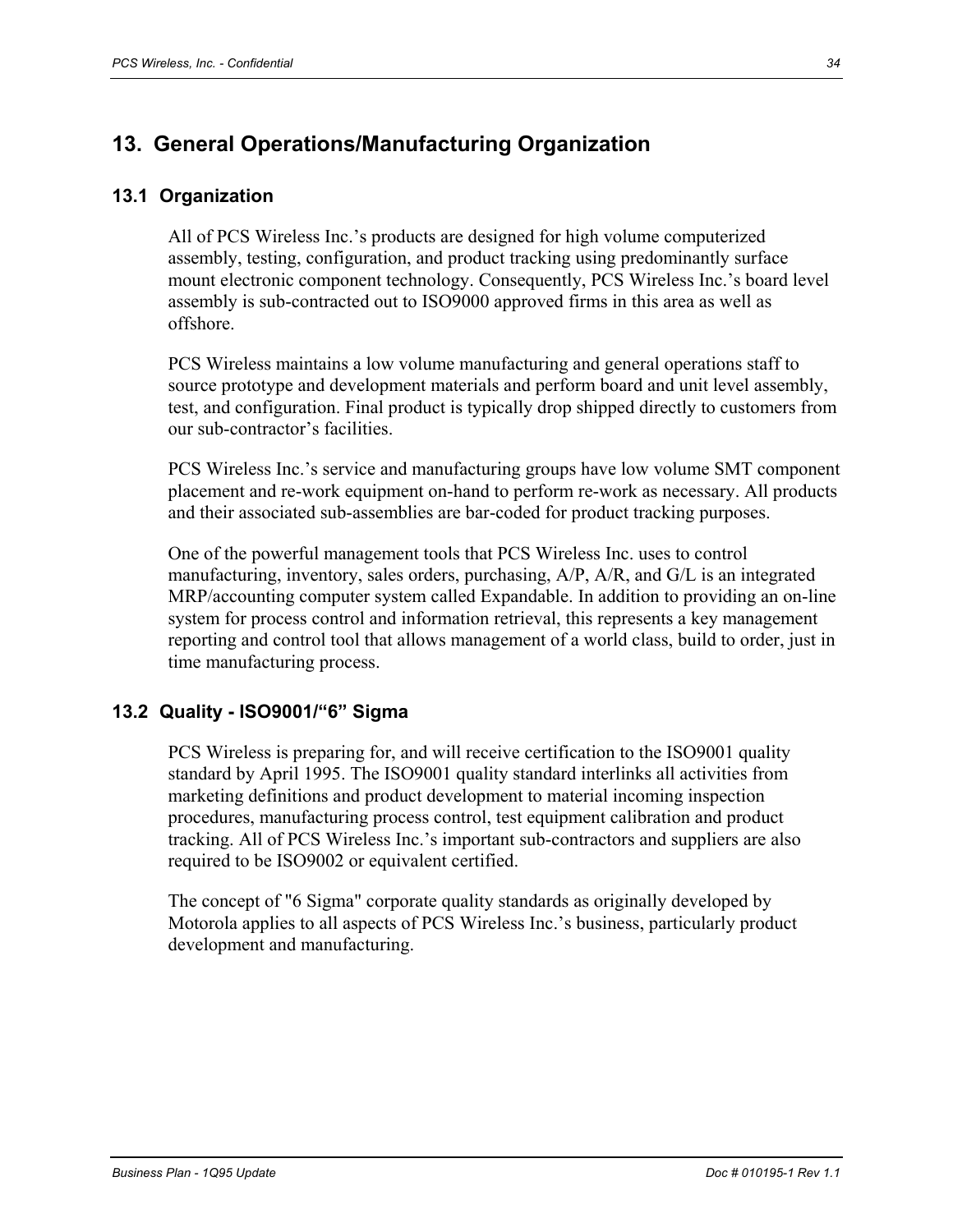The only effective way to achieve the goals of "6 Sigma" are to have close cooperation between the product development, manufacturing, and custom service groups. PCS Wireless Inc.'s mandate is to have the development teams treat the manufacturing and service groups as their customers. With early and often development process participation by the manufacturing/service engineering staff, PCS Wireless Inc.'s products will have a much higher chance of meeting corporate profitability goals by ensuring that the product designs fit within manufacturing process tolerances.

#### **13.3 Sub-Contractors & Suppliers**

A key piece of the quality puzzle is the relationship and controls relating to the use of sub-contractors and suppliers. A carefully established relationship ensures that PCS Wireless Inc.'s corporate quality and inventory control goals are met. This is especially important for the "just in time" manufacturing process. PCS Wireless insists on formal partnership agreements with all key sub-contractors and suppliers.

#### **13.4 Inventory Control/Asset Management**

PCS Wireless Inc.'s inventory control system is integrated into the over-all MRP/accounting system software package. Material storerooms have been created both for PCS Wireless Inc.'s internal manufacturing lines, as well as those of PCS Wireless Inc.'s sub-contractors. The suppliers are also required to keep an on-hand inventory of specific class A, B, and C components, as determined by this system.

PCS Wireless Inc.'s objective for asset management is to achieve greater than 6 turns per year.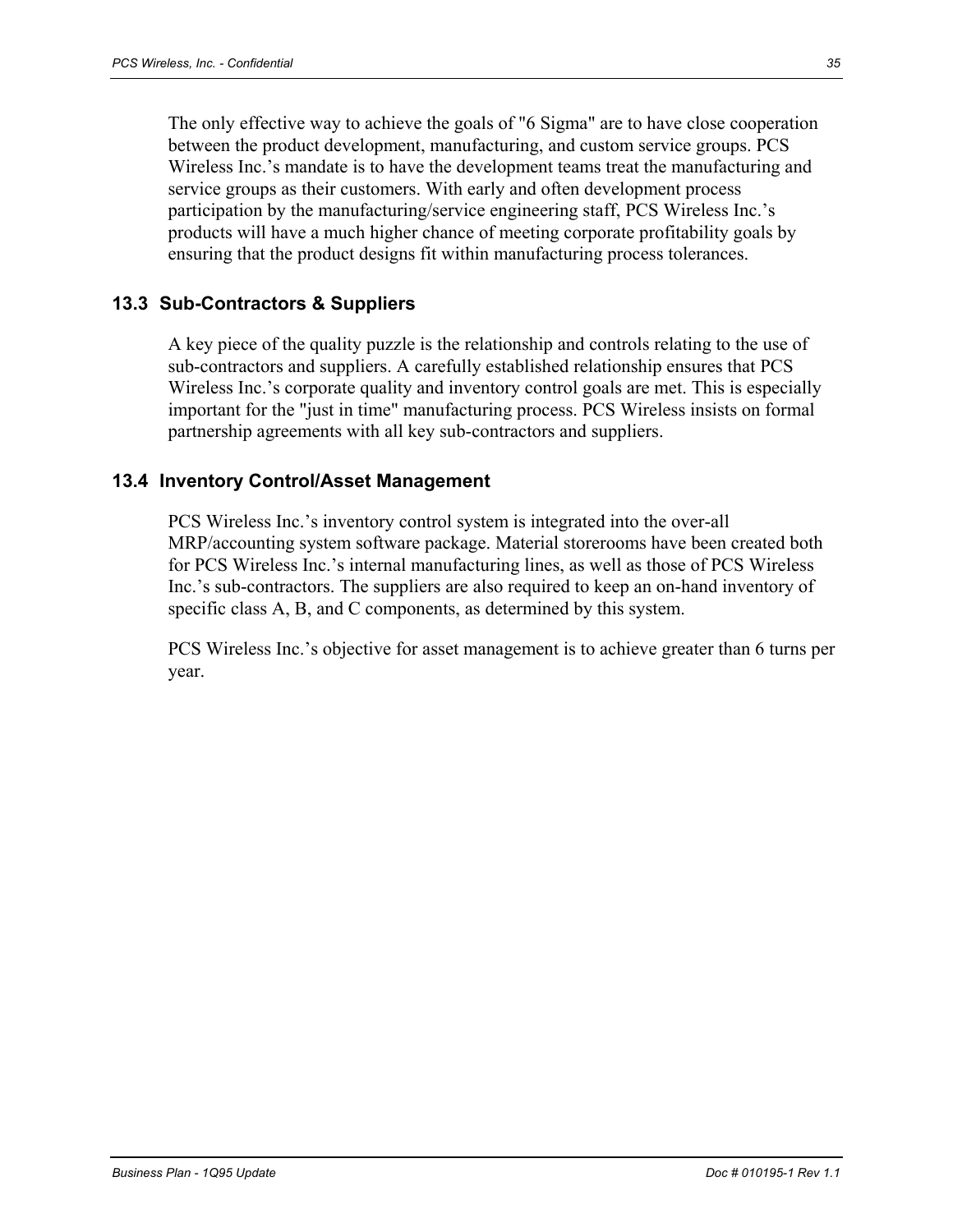# **14. Financials**

Attached.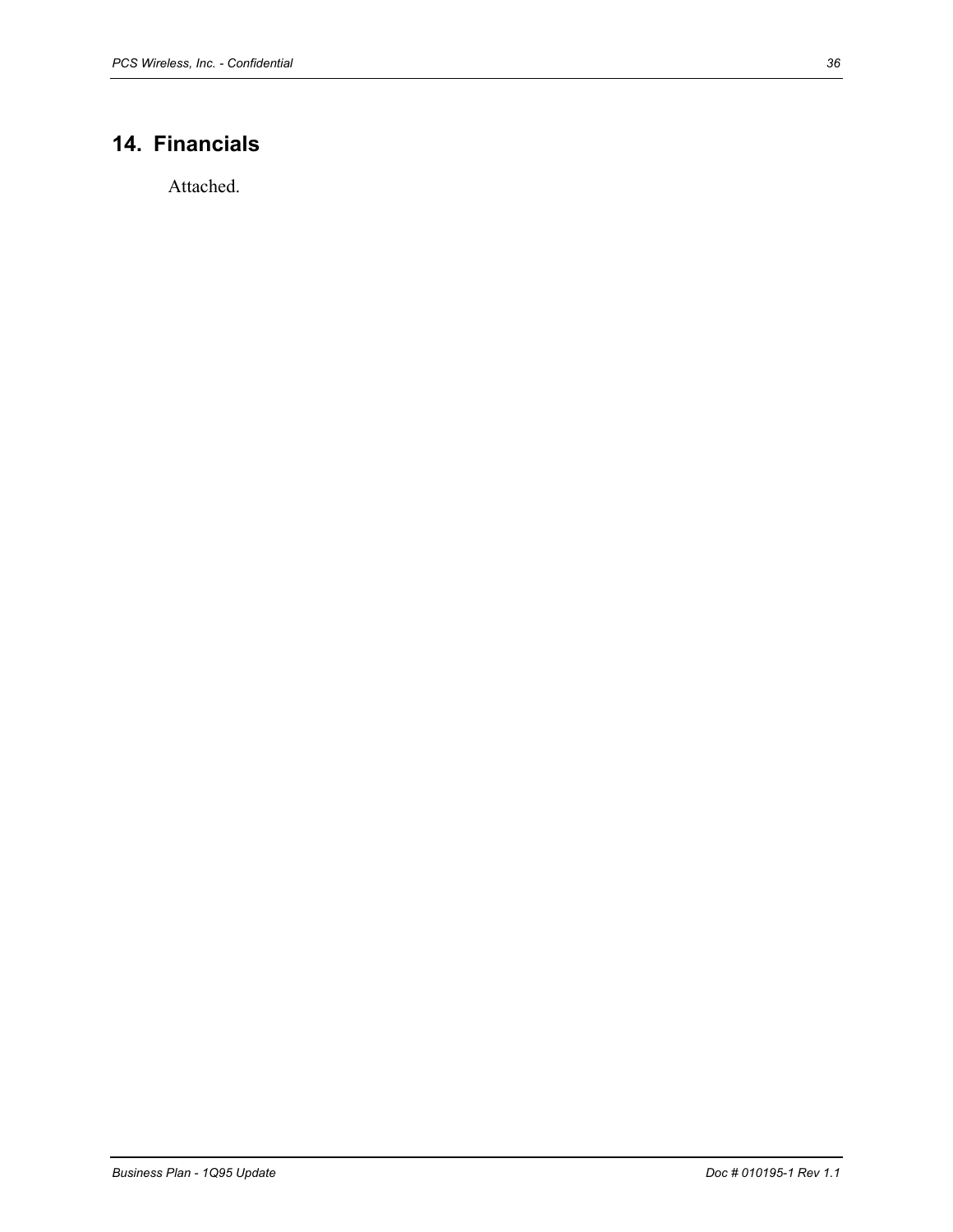

*Changing the way the world communicates* 

# Answers to Common Questions about our Business, Products and Services

Document # 050694-1 Rev 1.0

© PCS Wireless, Inc. All rights reserved. No part of this publication, or any software included with it may be reproduced, stored in a retrieval system, or transmitted in any form or by any means, including photocopying, electronic, mechanical, recording or otherwise, without the prior written permission of the copyright holder.

This document contains proprietary information of PCS Wireless, Inc. The contents are confidential and any disclosure to persons other than the officers, employees, agents or subcontractors of the owner or licensee of this document, without the prior written consent of PCS Wireless, Inc. is strictly prohibited.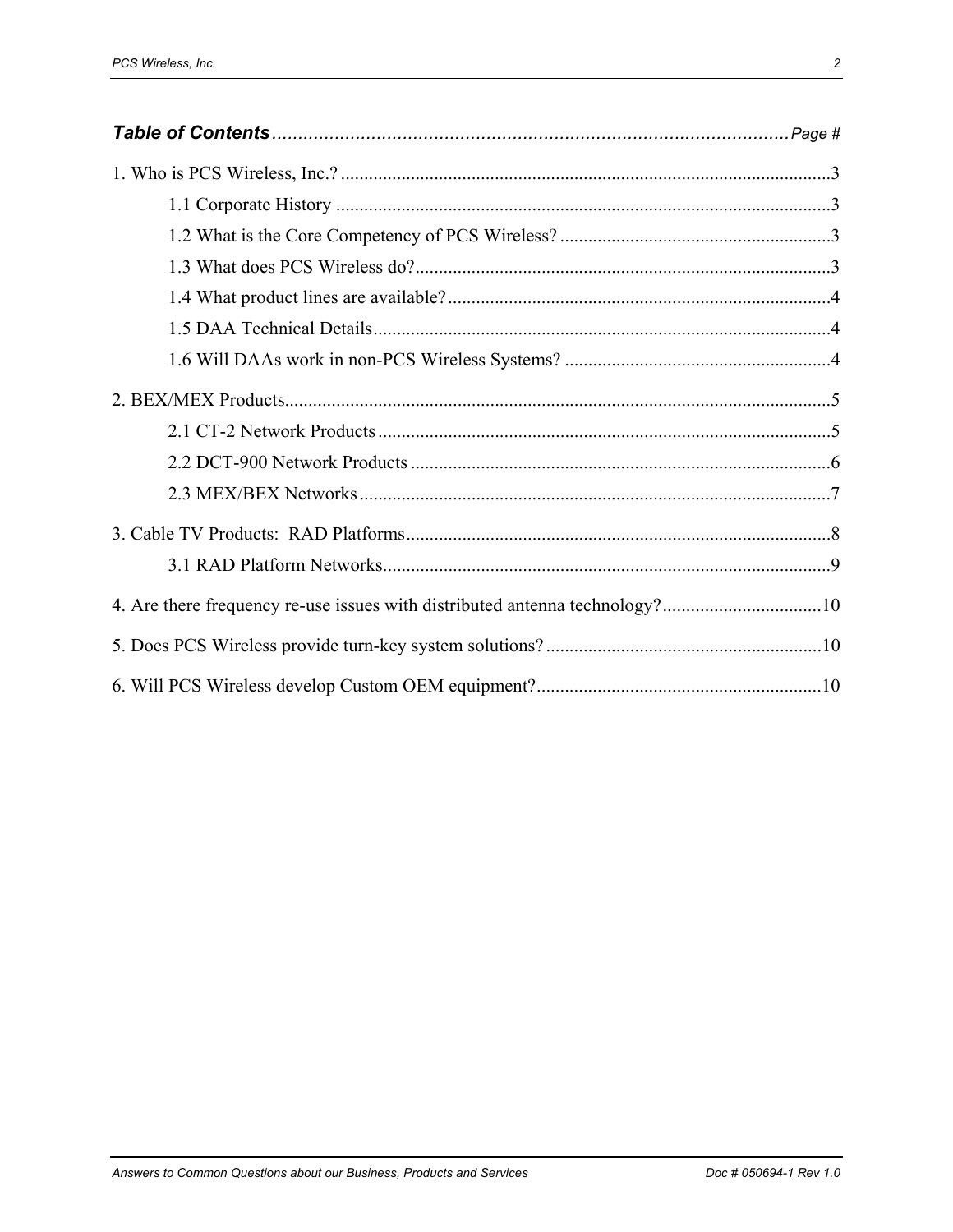#### **1. Who is PCS Wireless, Inc.?**

PCS Wireless, Inc. is a publicly traded telecommunications company based in Vancouver, British Columbia. The VSE trading symbol is "PCS".

PCS Wireless, Inc. is involved in the rapidly expanding wireless Personal Communications Services (PCS) marketplace. The business designs and manufactures specialised Distributed Antenna Array (DAA) products for various types of PCS networks world-wide including cable television, fiber optics and dedicated coax communications technologies. DAA technology is key to the economic success of emerging PCS networks as it allows system operators to optimise cell sizes and coverage zones to ever changing system capacity requirements.

#### **1.1 Corporate History**

The foundation for PCS Wireless, Inc. was the 1993 acquisition of a 3 year old Vancouver area company, PCS-Microcell, a division of Enterprise Technologies Corp. ("ETC", formerly Nexus Engineering Corp.), which pioneered PCS Infrastructure technology and products, and filed for a significant number of patents in this area.

#### **1.2 What is the Core Competency of PCS Wireless?**

PCS Wireless, Inc. started working with distribution antenna technology for mobile voice in 1990. The technology that the business subsequently developed and patented allows mobile voice users both the advantages of macro cells (e.g. wide roaming, low cost, vehicular mobility) and of microcells (e.g. frequency re-use capability, support to low power handsets) in an optimal mix which greatly improves the economics of a service.

Central to the product development process in the first 3 years was an emphasis on live trials with numerous Operators (e.g. Cable TV operators, CT-2 Operators, Regional Bell Operating Companies [RBOCs], telecos, etc.), to refine both hardware and system designs. PCS has trialed with FDMA, TDMA, and CDMA handsets operating on TDD and FDD duplexing over frequencies from 866 Mhz to 1.9 Ghz.

PCS Wireless, Inc. is a world leader in DAA technology with in excess of nine patents applied for on its proprietary technology.

#### **1.3 What does PCS Wireless do?**

PCS Wireless, Inc. designs, manufactures and sells products used in the transport of low power (PCS type) RF signals between base stations and handsets over a variety of microcell interconnect mediums, including Cable TV Plant and dedicated wires and cables (coax and fiber optics).

With its distribution antenna capability, PCS Wireless, Inc. products create "virtual base station" services over wires and cables, from a central "stack and rack" of base stations.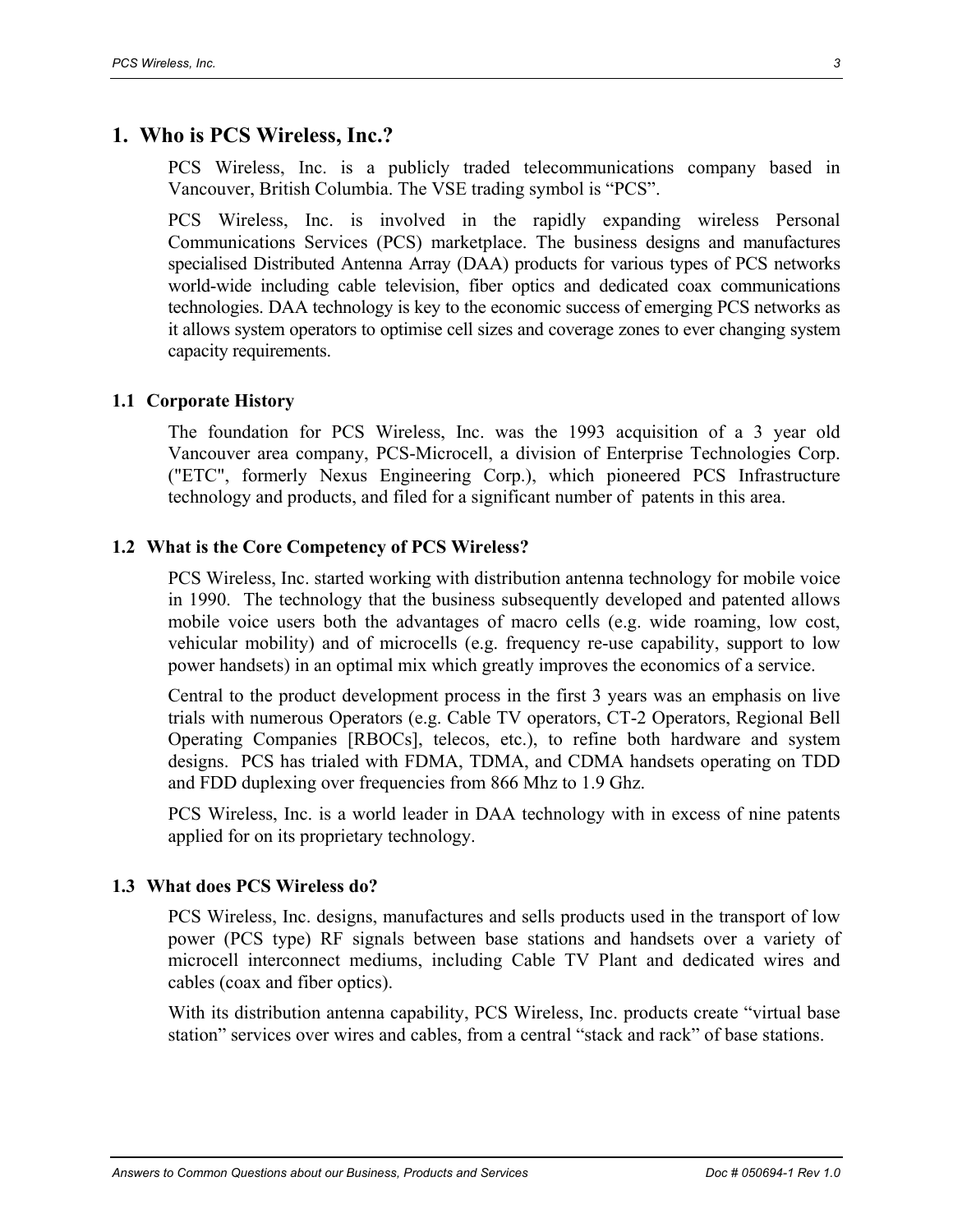#### **1.4 What product lines are available?**

PCS Wireless Inc.'s product offerings are broken down into 2 primary groups:

- Dedicated coax/fiber optics based DAAs which include Base Station Extenders (BEX) and Microcell Extenders (MEX);
- Cable television (CATV) based DAAs which include the Platform Remote Antenna Drivers (RAD) and Remote Antenna Signal Processors (RASP).

The only significant difference between BEX/MEX systems and RASP/RAD systems is the additional complexity required by the RASP/RAD systems for operation on CATV networks. CATV network operation requires that PCS signals co-exist with video carriers and other signals. Additionally, systems must work in noisier environments with lower signal power levels. BEX/MEX systems have the comparative luxury of operating on dedicated cable lines.

#### **1.5 DAA Technical Details**

DAA elements are technically bi-directional RF amplifiers, with receive/transmit signal splitting and combining functions, filtering functions, and (model dependent) agile frequency conversion ("mixing" or "heterodyne") to intermediate cable transport frequencies. Each DAA element (MEX or RAD) also has a microprocessor that communicates with the associated base station extender (BEX or RASP).

The base station extenders provide base station interface circuitry, status monitoring and remote control functions, system sync data, and cable power to the DAA elements. The remote software features are very powerful as they allow almost complete control over the system from a central location. Even system software updates can be downloaded over the network to individual DAA elements. If a DAA element failure were ever to occur, it could be quickly identified and replaced.

#### **1.6 Will DAAs work in non-PCS Wireless Systems?**

PCS Wireless Inc.'s products are designed for low power PCS type networks but can be adapted to other cellular systems such as GSM (DCS1800), AMPS, IS-54, and IS-95 to act as in-building private system extenders and public system gap fillers. Additionally, the Platform RAD/RASP products are based on a modular open-architecture design that also potentially allows for non-PCS CATV services to be processed by this equipment.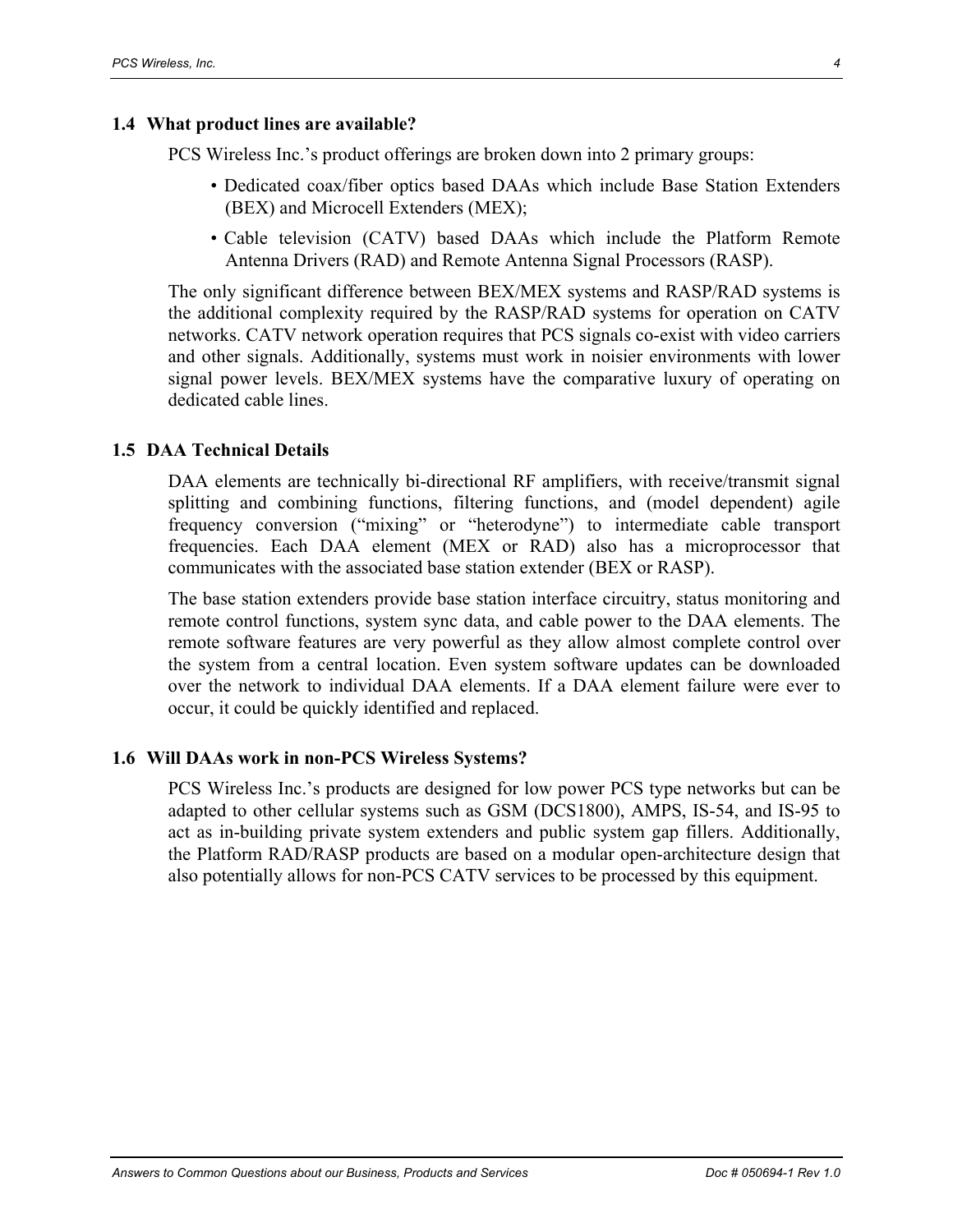#### **2. BEX/MEX Products**

In addition to the BEX/MEX products described below, PCS Wireless has volume production as well as pilot production facilities available to satisfy our customers requirements for everything from low volume semi-custom products, prototype full custom products, and high volume production of DAA products covering a range of frequencies, protocols and system capabilities.

#### **2.1 CT-2 Network Products**

PCS Wireless, Inc. has developed a low cost distribution antenna for CT-2 networks. The distribution antenna consists of a Microcell Extender (MEX) which functions as the virtual base station, and the Base Station Extender (BEX) which conveniently allows existing Base Stations to be combined together and then interfaced to a large number of **MEXs**.

Key points in the economic analysis of the MEX-BEX systems for CT-2 networks:

- A single BEX can "stack and rack" to support 14 simultaneous callers at a single central site.
	- ⇒ Recurring PSTN line rental charges may be reduced because of the call concentration at the central site.
	- ⇒ Simplified access, powering, maintenance and upgrade issues when all Base stations are centrally located.
- A single BEX can support up to eight MEXs with only a coax interconnect.
	- $\Rightarrow$  No local powering required at the antenna site allowing recurring charges.
	- $\Rightarrow$  Physically small unit at the antenna site allowing greater range of sites to be considered.
- The MEXs support wide area roaming of the caller (vehicular and pedestrian) between coverage zones.
	- $\Rightarrow$  Wide area capability allows Base Stations to obtain trunking efficiencies.
- MEX imposes no limitations on the physical distribution of callers between cells (e.g. all 14 in one cell or all 14 spread over eight cells or all 14 moving dynamically between all eight cells).
	- $\Rightarrow$  Allows further trunking efficiencies because of the lower call blocking probabilities.
- A MEX typically sells for 40% of the cost of a single CT-2 transceiver card.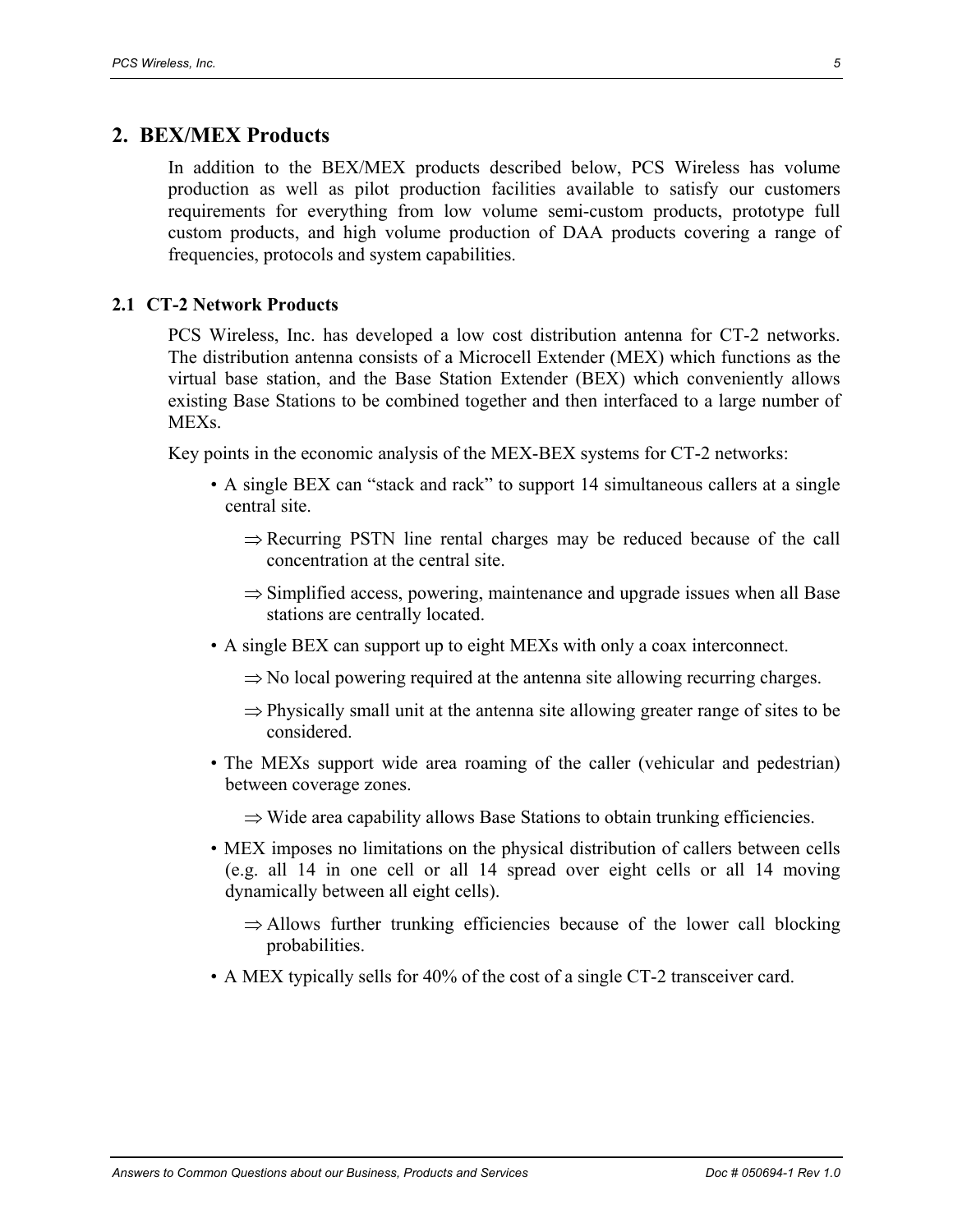#### **2.2 DCT-900 Network Products**

PCS has developed a MEX/BEX system to support DCT-900 as used for Ericsson's Wireless PBX. The principle engineering changes from CT-2 MEX/BEX concern the different frequency of operation, lower power levels and the incorporation of antenna diversity.

The economic analysis of the DCT-900 MEX/BEX is obviously similar to the CT-2 analysis, but with some changes of emphasis of which the most noteworthy are:

- Wireless PBX is a higher traffic density environment than CT-2, making the ability of the MEX-BEX to support any physical distribution of callers more important.
- DCT-900 operates at low cost power levels and therefore requires more antennas to cover a given area than does CT-2. The Radio Exchange limitations on the total number of Base Stations that can be supported, makes MEX/BEX an attractive way of increasing net coverage area without modifying the DCT-900 hardware.
- For the system supplier, the long term economic payback comes more from the recurring handset sales than in a CT-2 system.
- For DCT-900 the maximum number of simultaneous callers a single array is 32. For greater numbers, frequency re-use techniques must be used.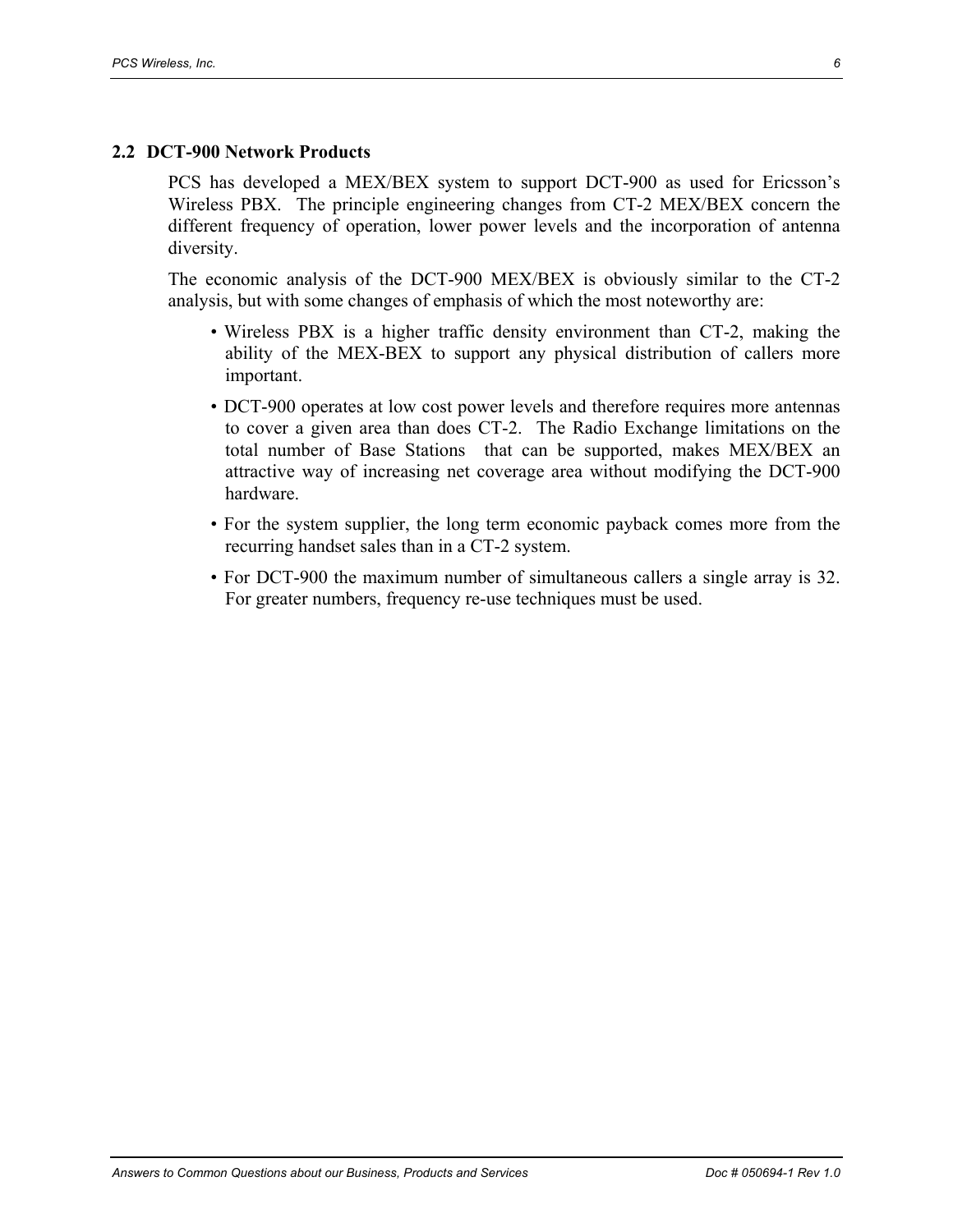#### **2.3 MEX/BEX Networks**

MEX/BEX networks can be quite complex. Topologies and techniques that can be used:

- *Star networks.* The BEX can be field configured for linking, one, two or four coax runs to the central base station resource.
- *Tree and Branch networks*. PCS has power passing splitters that allow any individual coax run to be split into multiple coax runs.
- *Ring networks*. PCS has a power passing 10 dB taps that allow MEXs to associate with a ring of coax.
- *In line MEX.* MEX is gain adjustable from 20 40 dB of net gain. Used with RG-213 or RG-6 coax (each nominally 0.23dB/m loss at 866 Mhz), this allows large coax runs to be used. A "typical" in-building coax run would be 80 metres. However for even larger coax runs, MEX may be configured as a "power passing in-line amplifier" to come coax loss. Using 10 dB taps, MEX can be configured to amplify and drive more coax (in a power padding mode) while simultaneously driving an antenna.
	- $\Rightarrow$  The coax type used can be 75 ohm (e.g. RG-6) or 50 ohm (e.g. RG-213) coax. In some countries and installs, plenum coax might be used because of fire-regulations.
- *Output Sync*. MEX can be field configured to provide a 500 Hz square wave that is useful for slaving collocated Base Stations to the same transmit-receive timing.
- *Remote antennas*. The MEX antenna may be replaced with a small coax run and a remote antenna. This gives more flexibility on placing in-building antennas.
	- $\Rightarrow$  BEX can be field set to combine, one, two or three base stations. Using passive RF splitters this can be extended to combine up to six base stations.
	- $\Rightarrow$  BEX requires access to the base station transmit-receive timing. Because the BEX processes this "sync" signal in software, the BEX can be field set to support differential, non-differential, square wave, rising edge sensitive or falling edge sensitive sync. The BEX also has advance-retard capability to re-align the sync signal for use by the MEX.
	- $\Rightarrow$  BEX has the capability to support up to eight MEXs. However networks can be configured to support multiple BEXs off a single master BEX.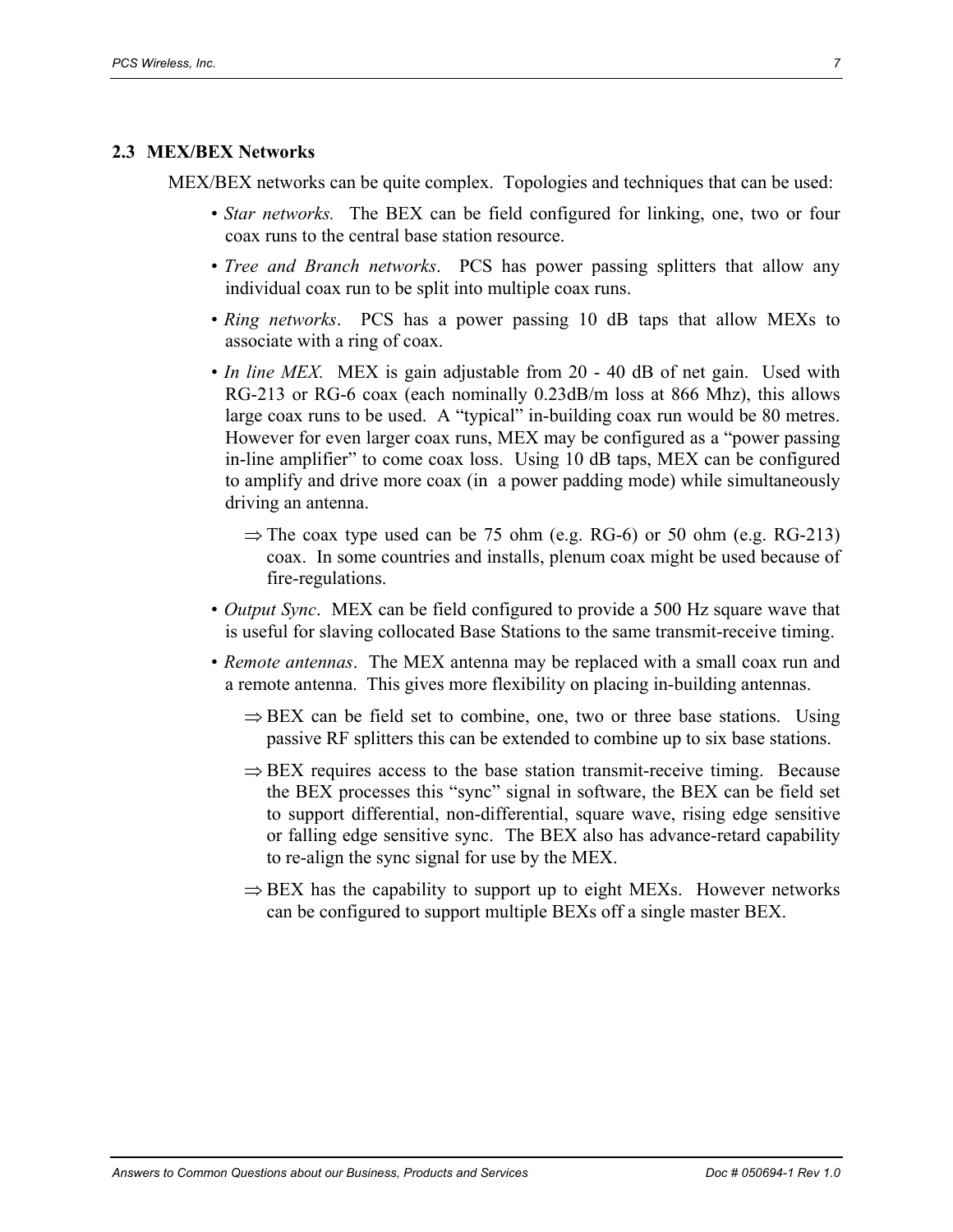#### **3. Cable TV Products: RAD Platforms**

PCS Wireless, Inc. has developed products that form distributed antennas using existing Cable TV coax. In North America about 80% of homes are passed by pre-existing Cable TV coax.

The RAD Platform operates off a central "stack and rack" of base stations as the MEX does. However, the RAD Platform is designed to be mounted from the overhead coax "Strand" that hangs between telephone poles, and to use the Cable TV powering systems (60 v pk-pk square wave).

The economic of RAD Platforms gear off the following:

*Excellent Trunking Efficiencies:* 

- Base Station Resource is centralized and dynamically allocated.
	- $\Rightarrow$  Compare with classic Telepoint where the resource is fixed assigned.

*Excellent Call blocking statistics at any given RAD site:* 

- RAD is inherently a multi-channel concept that can support multiple simultaneous calls.
	- $\Rightarrow$  Compare with classic Telepoint where multiple transceiver cards are required to get reasonable performance.

*Excellent "Roamer" Capabilities:* 

- RAD can be used as an element of a distributed antenna supporting roamer corridors without any additional equipment.
	- $\Rightarrow$  Compare with classic Telepoint where the inter-Base Station communication network necessary to support software call hand-off is as complex as the voice communication network.

*Strand Mounted, Cable Powered antenna sites are often ideal and readily available:* 

 $\Rightarrow$  Compare with classic Telepoint where site rental, site powering and site hook-up to the PSTN are all negotiated on a site-by-site basis.

*Local Loop Bypass is straightforward:* 

• Centralization of the Base Station resource naturally leads to bypass switching at the central site.

*Support to Multiple Handset types (and frequency bands) is straightforward:* 

• RAD can support multiple handset types and frequencies simultaneously.

*Handset/Frequency dependent equipment are centrally located.* 

 $\Rightarrow$  Compare with classic Telepoint where multiple handset types supported implies multiple transceiver cards of different types, at the field location.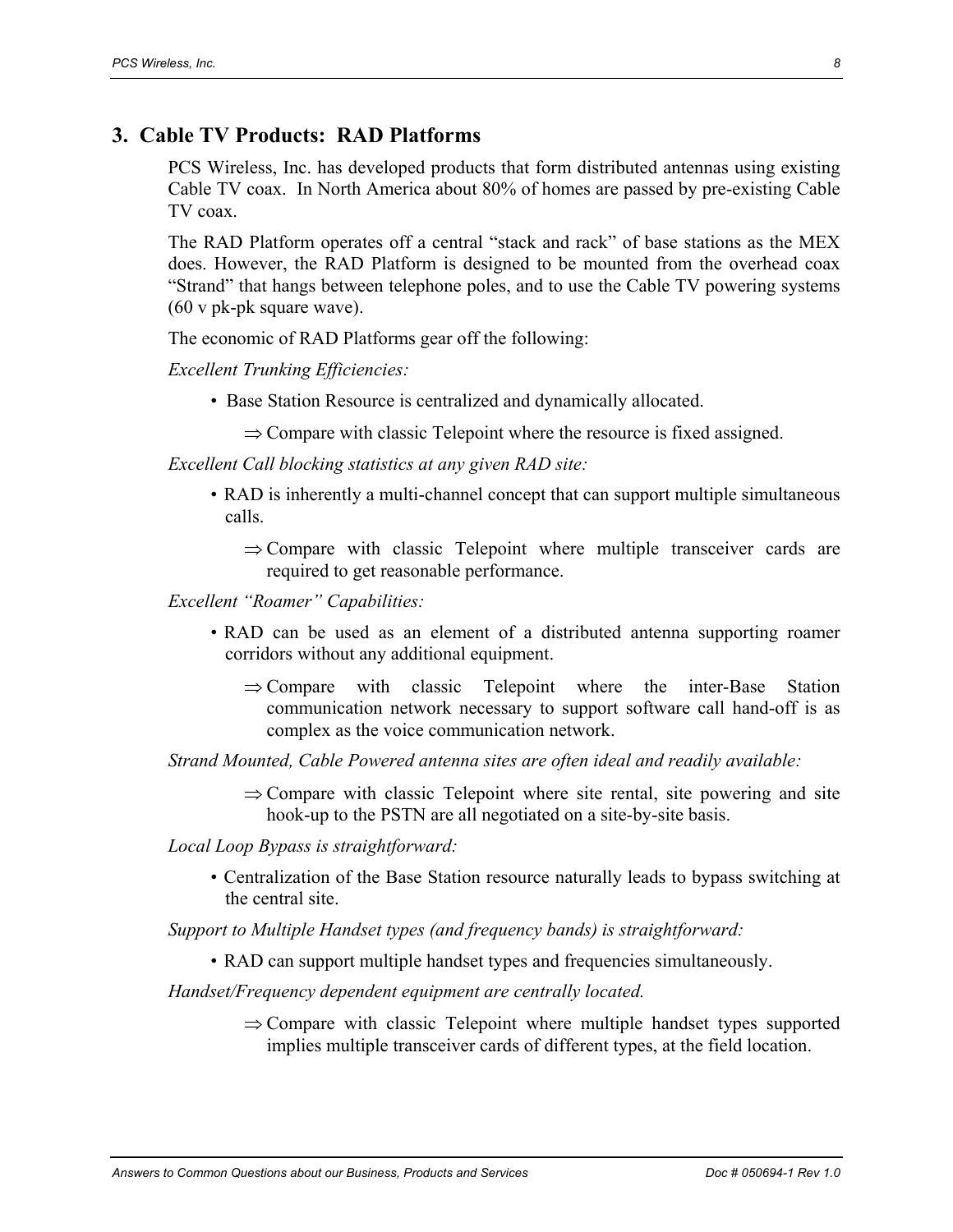*Maintenance and Upgrade programs are straightforward.* 

- Base Station issues are simplified by the indoor/centralization of the resources.
- *RAD issues are simplified by the remote configurability capabilities.* 
	- $\Rightarrow$  Compare with classic Telepoint where the system upgrade and maintenance issues are field issued.

*Uses an existing asset to provide an incremental income.* 

⇒ Compare to classic Telepoint where a complete network must be laid from scratch, or heavy use must be of the PSTN.

#### **3.1 RAD Platform Networks**

These networks can be quite complex, with the following topologies and characteristics:

- Built-in capabilities to support local gap fillers (MEX) or complex MEX arrays.
- Capabilities for remote reconfiguration (i.e. dynamically set cell size).

Architectures that have been field tested include:

- *Island Architecture:* Attractive as a first deployment architecture. Distributed arrays of up to 3,000 ft x 2,000 ft have been constructed.
- *Slave Architecture:* This architecture emphasis that RAD platform as a "gateway" the Cable plant offers to support MEX networks. Attractive as the subscriber base builds the network coverage grows.
- *Frequency Re-Use Architecture:* Attractive as the traffic density increases and off-air frequency re-use becomes and issue, (as compared to CATV Plant frequency re-use).

Support to moving vehicle, pedestrian and in-building mobile telephone over the CATV plant has been demonstrated on a variety of handset types and at a variety of frequencies.